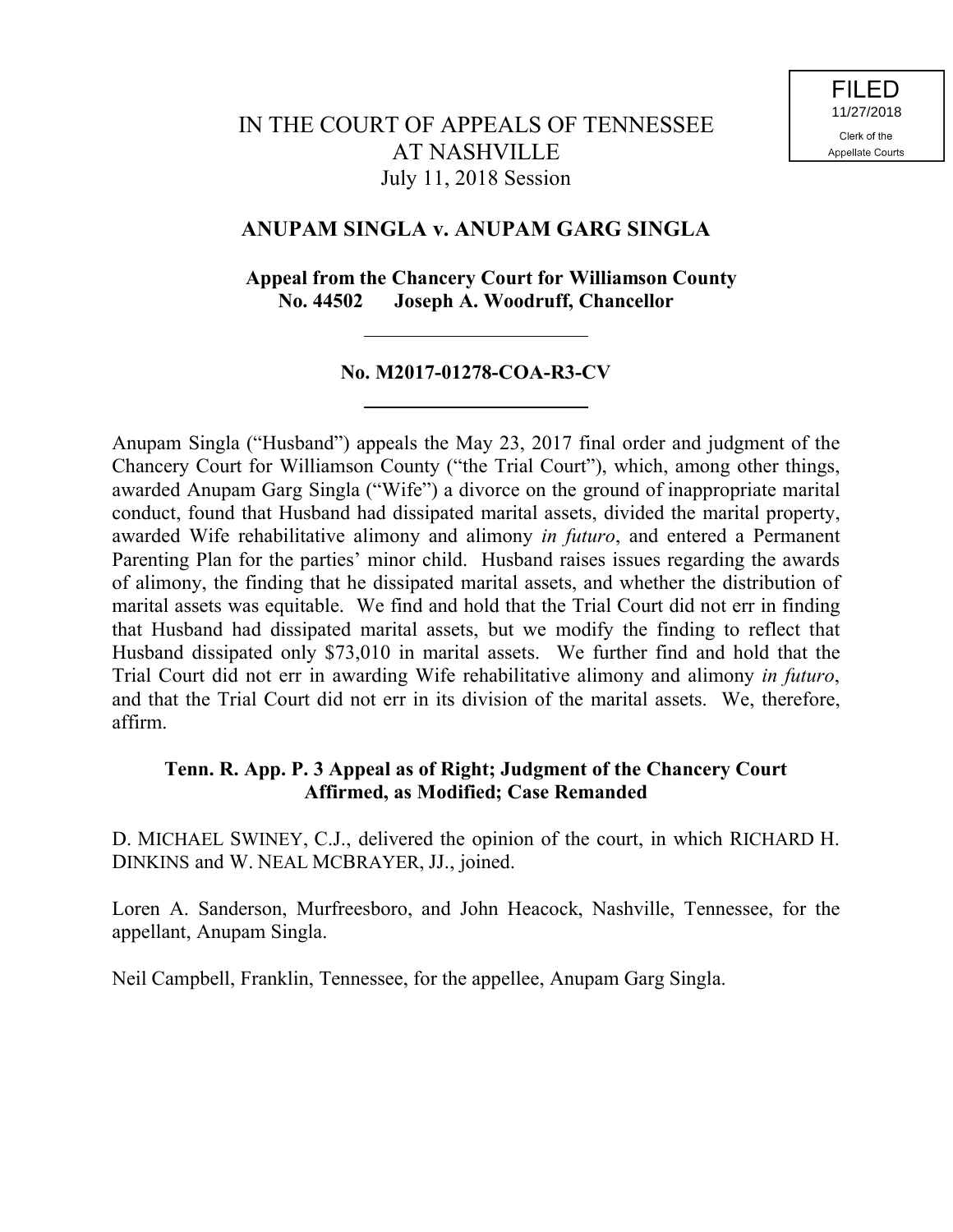### **OPINION**

#### **Background**

Husband and Wife were married in December of 2006. One minor child ("the Child") was born of the marriage. Husband filed for divorce in September of 2015. The case proceeded to trial in April of 2017.

Husband testified at trial that he was  $40$  years old.<sup>1</sup> He explained that he is from India. He is not a United States citizen but instead is a permanent United States resident who holds a Green Card. Husband has a Bachelor's Degree in science and a Master's Degree in computer applications, both of which he obtained from universities in India.

Husband met Wife in India in December of 2006. Husband explained that their marriage was an arranged marriage and that they were married in December of 2006. Husband was working in the United States at the time of the marriage. Husband had been working in the United States for 11 months prior to the marriage. Prior to the marriage, Wife was a teacher teaching computer science to middle and high school students in India. Wife has a Master's Degree in computer science, which she obtained from a university in India. Wife moved to the United States a few weeks after the marriage, and the parties initially resided in California where Husband was employed by a bank.

Husband testified that Wife obtained a work permit within the first year of the marriage. Wife obtained a driver's license in 2012. Wife, however, did not obtain a job in the United States until 2014. The Child was born in 2009, and Wife stayed home with the Child until February of 2014, when Wife obtained a job in an export house. Husband testified that Wife had attempted to apply for information technology ("IT") jobs in 2009 and 2010, but was not hired for those jobs.

Husband testified that Wife went to India in 2013 to visit her family. Wife was in India for approximately two months and three weeks. Husband cared for the Child while Wife was in India. At that time, Husband's parents came to live with Husband to assist him.

Husband admitted recording Wife's telephone calls in 2013 without her knowledge. Husband also admitted that he denied recording Wife's telephone calls when

l

 $<sup>1</sup>$  As this case is factually intensive, we find it necessary to state in detail the evidence presented and the</sup> Trial Court's order.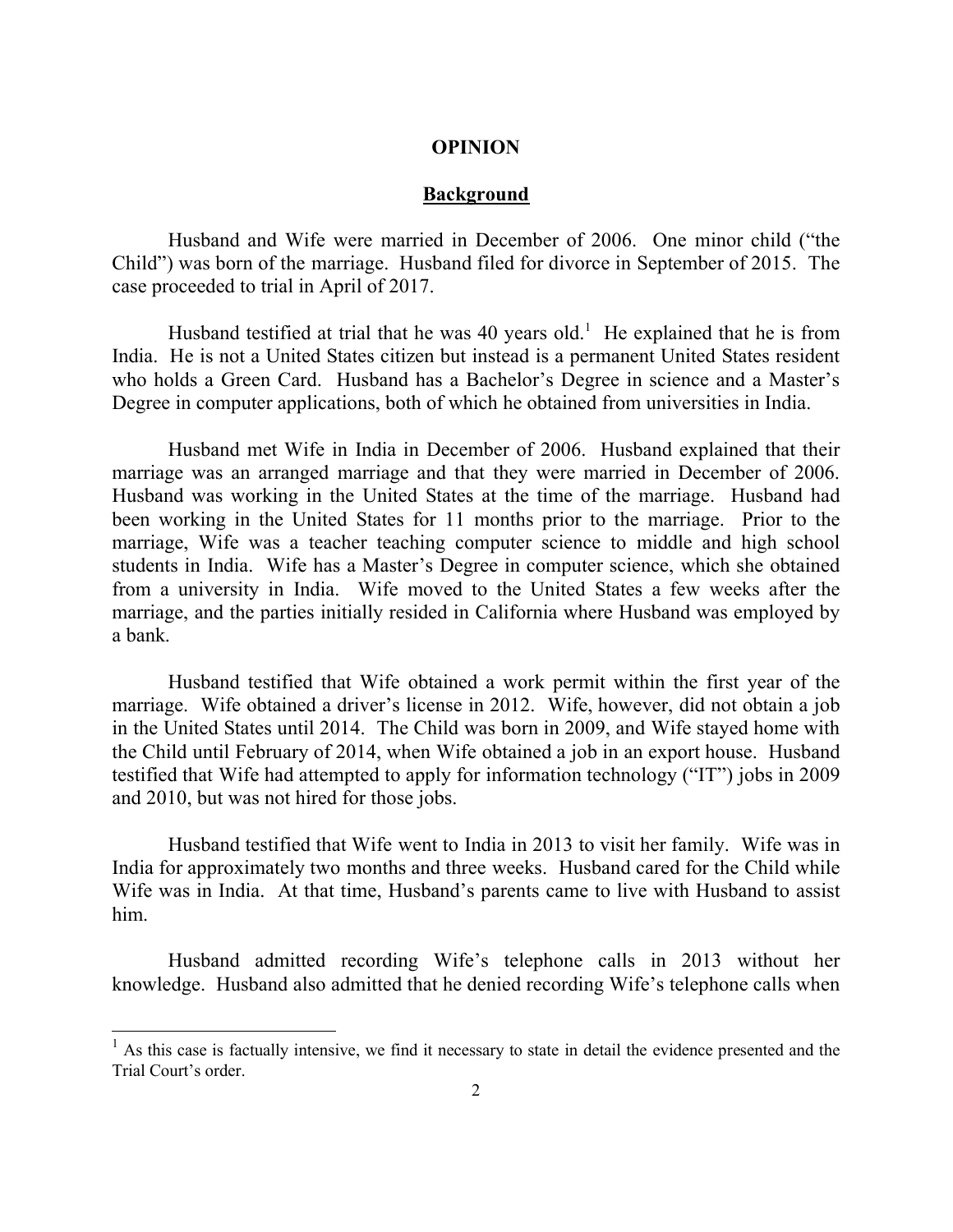he first was questioned about recording the calls. Husband claimed that he could not remember how many times he had recorded Wife.

Husband filed for divorce in California in 2013, but later dismissed the suit. He admitted that he made cash withdrawals of \$10,000 and \$4,000 from his accounts in 2013. When asked the purpose of those withdrawals, Husband stated that he thought that the money was used as a down payment for his Toyota Highlander.

In December of 2014, the parties moved to Louisville, Kentucky. Husband testified that the parties lived in Louisville for three to four months before moving to Franklin, Tennessee.

Husband testified that the parties had an argument in August of 2015. Husband left the apartment where they lived and stayed in a hotel for a while. Husband testified that he returned to the apartment on September 7th and discovered that Wife and the Child no longer were living there. Husband later discovered that Wife had moved to Ohio with the Child. Husband filed for divorce, and Wife returned to Franklin, Tennessee on October 6, 2015.

Husband was questioned further about the parties' separation on August 28, 2015 when he left the apartment, returned to find Wife still there, left again, and then returned to find Wife gone. He was asked if he told Wife to leave, and he stated:

I -- I asked like we cannot no longer live together and then I asked her like you can find a like a one bedroom apartment so that, you know, even I'm looking for that and we can split rent. . . . No, no, not to leave. I asked her to look for a one bedroom apartment as  $\Gamma$ m - - as  $\Gamma$ m already left this home and I'm also looking for the same.

Husband was asked if he terminated the lease on the apartment, and he stated: "No, I didn't I - - it's like a notice, which I said, I'm not - - I - - I'm not going to stay in this apartment and she's also a joint leaseholder as an adult which is apartment policy." Husband was asked if he remembered stating during his deposition that he submitted a termination of the lease and told Wife she needed to look for a new apartment, and he stated: "No, I didn't say, she needed to look - - yes, I said like - - that's  $I - -I - -I - -I$ you're making me repeat only, it's the same thing. I asked her to look for a one bedroom apartment. I never asked her to leave, that doesn't mean I asked her to leave." Husband was asked why he told Wife to look for a one-bedroom apartment, and he stated: "Because if we're going to stay alone, if we're not staying together, so that we could just split rent, we'll have to pay less." He was asked what he expected would happen to the two-bedroom apartment the parties had been living in, and he stated "that will eventually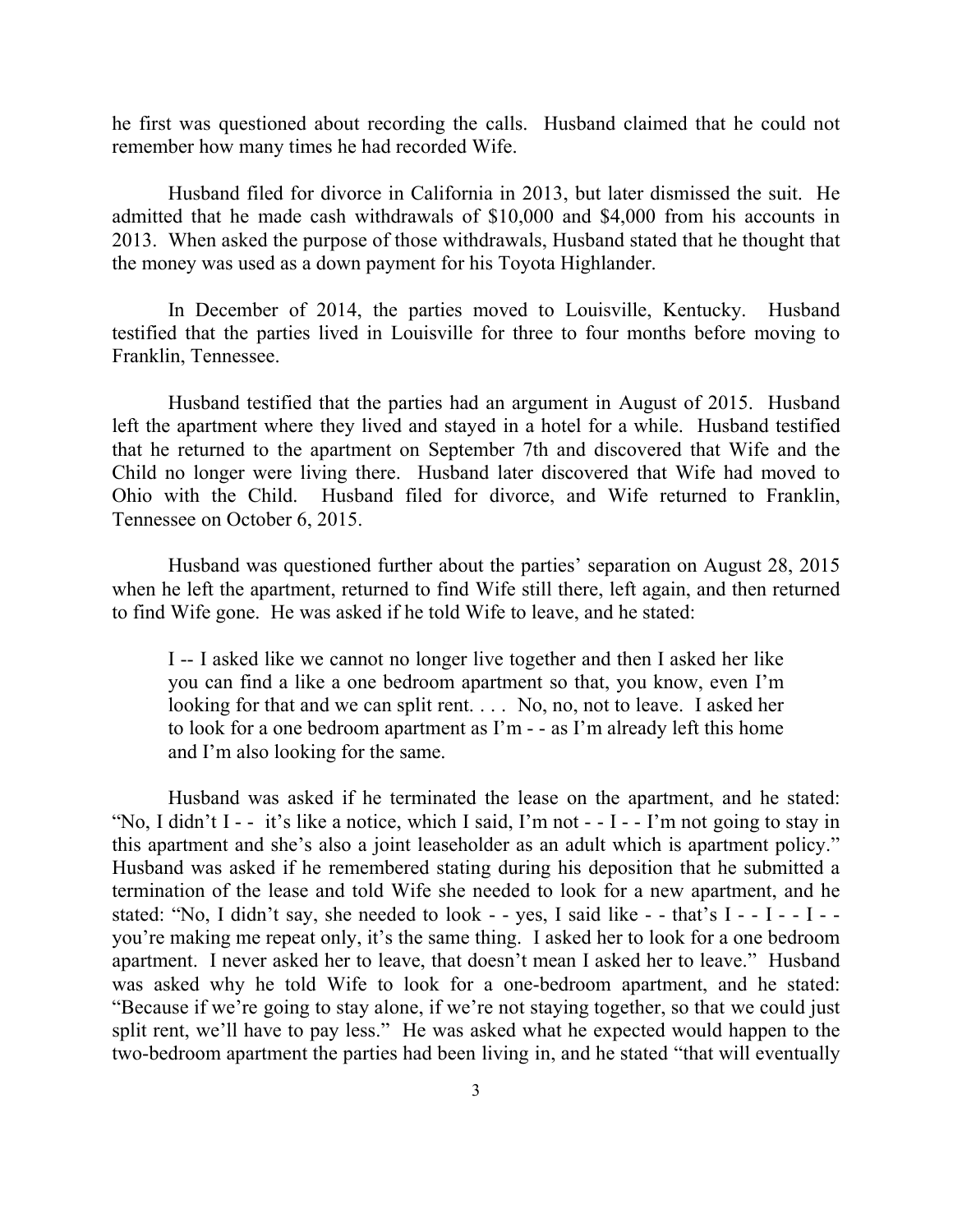go away like - - . . . ." When questioned further, Husband admitted that he did submit a notice to terminate the lease.

Husband was asked what he expected would happen to Wife when he submitted the lease termination, and he stated that it was a two-month notice and that she could stay there for 60 days and pay the charges and within that time could find another apartment. Husband admitted that at that time he was employed, and Wife was not. Husband was asked how Wife was supposed to pay for an apartment, and he stated:

No, still like even if she maintains it or lives in the same apartment, if she goes back to the apartment and says, hey, I'm going to live here only, and then the apartment they will come after me to pay for the rent. I'm not saying they have to come after me. It is still me who has to clear the dues and if she decided to move to another one bedroom and that's what I offered her, that's exactly what I said, like if you move, of course, I'm going to pay.

Husband admitted when pressed that he gave Wife no money in July of 2015. He further admitted that in August of 2015 he gave Wife only \$200, and in September of 2015 he gave Wife only \$300. Husband admitted that he did not transfer any more money to Wife until October of 2015 after she returned from Ohio. At that time, Husband paid Wife \$1,700 in temporary support. Husband admitted that he did not take the Child with him when he moved out.

Husband was asked if he ever called Wife a 'zero person,' and he denied doing so. Husband then was shown a copy of his deposition wherein he admitted to doing this, and he stated: "No, I - - I don't accept that." A portion of Husband's deposition was read at trial wherein Husband first denied calling Wife a zero person and then finally admitted that he might have done so in anger. Husband claimed he could not recall saying that. Husband denied hitting Wife, twisting her arm, pulling her around by her nose, throwing a chair at her, and causing her to bleed or bruise.

Husband testified that he has a 401(k) with a value of approximately \$93,000. In 2015, Husband took a loan against his 401(k) to start a business. Husband testified that he obtained a loan of \$43,600 and has been paying it back. The business Husband started is JS Exports. Husband testified that JS Exports was both opened and closed in 2015. Husband stated that the business "was about exporting of cardboard so like there are paper mills back in India, so it was that's used as raw material there in those mills." Husband testified that he made no money from JS Exports. He also testified that Wife knew about the business. He stated that it was formed in her name: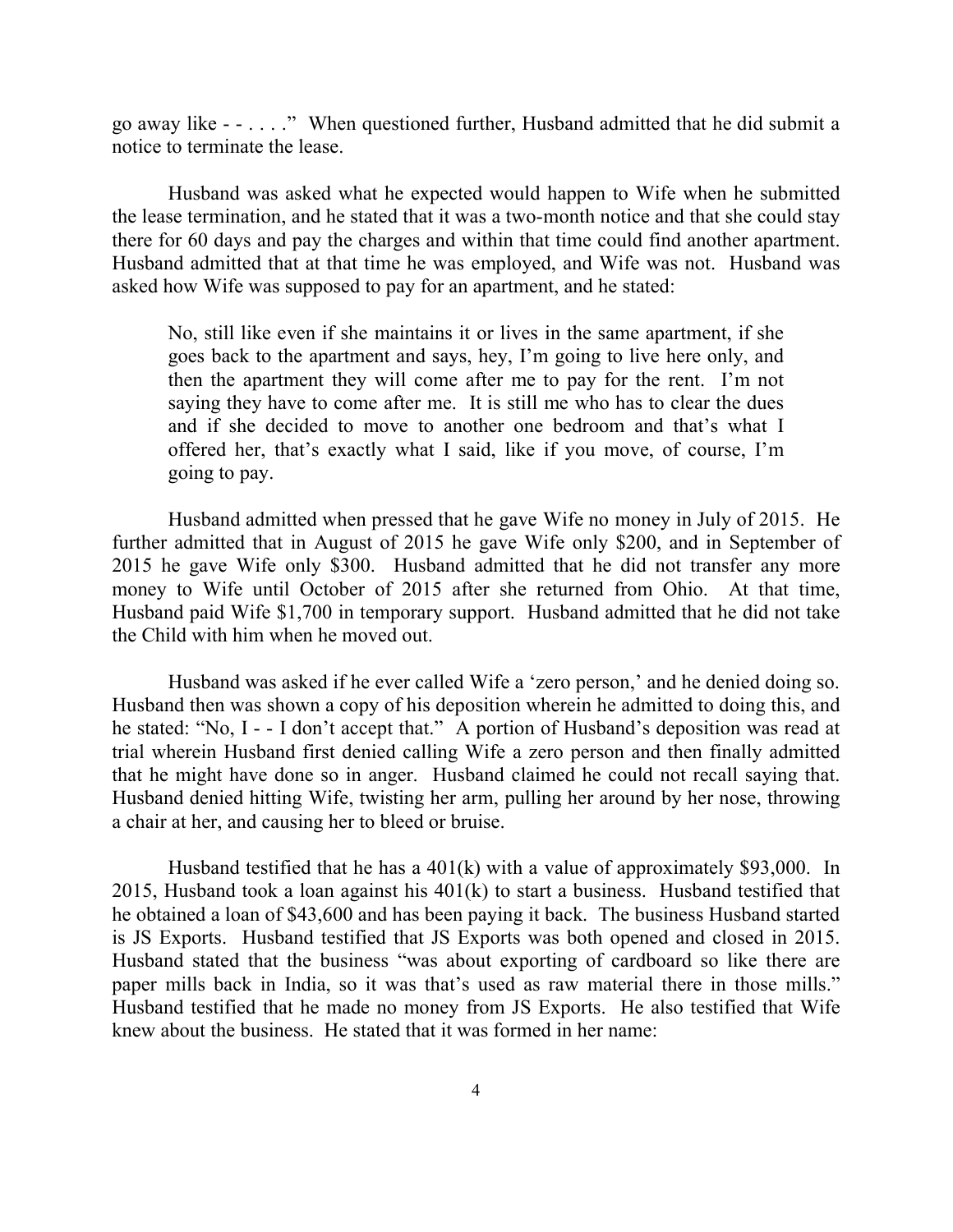because she wanted to do something and while she was looking for job, and so - - so that's what we thought we talked with each about this is an opportunity probably we can make - - start a business and then I will be just supporting you for, you know, finding clients on that. So that's what we discussed in between, and that's why this company was formed and the business was started.

Husband testified that Wife was to be the owner of the business and stated that they "both will support each other and I will also help her in running the business." Husband was asked what role he would have in the business, and he stated: "Finding clients, basically who can provide us raw material and doing export paperwork." Husband testified that the tax return for the business "showed a no business activity on that, so there was no profit, no loss, no return." On his income and expense statement, Husband listed the value of JS Exports as \$4,000 and stated that he has 50% ownership of the business.

Husband owns a 2007 Toyota Highlander, which was purchased in January of 2013. On August 14, 2015, shortly before the parties separated, Husband purchased a 2013 BMW 528i xDrive. Husband testified that the BMW cost around \$42,000 and that he put \$12,000 down and financed the remainder. He testified that he took \$6,000 from his 401(k) and the other \$6,000 for the down payment came from his bank account. Husband testified that the current value of the BMW is approximately \$21,980. Husband owes \$21,116 on the BMW. Husband testified that he drives both the BMW and his Toyota Highlander. He was asked why he needed a BMW when he had a Toyota Highlander, and he stated: "I just have two vehicles. One vehicle is already transferred on wife's name - - so I have two vehicles and one has already been transferred to wife's name." When questioned further, Husband admitted that he has both the BMW and the Toyota Highlander and that Wife has a Toyota Camry. Husband admitted that there is nothing wrong with the Toyota Highlander and that it is fully operational. He also admitted when questioned further that he did not need the BMW and that the expense and insurance, which he listed on his income and expense statement as \$518 per month, is unnecessary.

Husband is employed by Cognizant Technologies. Husband testified that his annual salary is approximately \$130,000, and he is also eligible for a 10% bonus. Husband stated, however, that the bonus is not guaranteed. Husband's tax return showed his income for 2016 as \$137,685.58.

Husband asserted that Wife needs alimony for only two or three years. He testified that Wife is qualified to work in the IT field and as a teacher and that Wife would need three to six months of vocational training to qualify for an entry level position. Husband testified that Wife then could earn \$65,000 per year. Husband was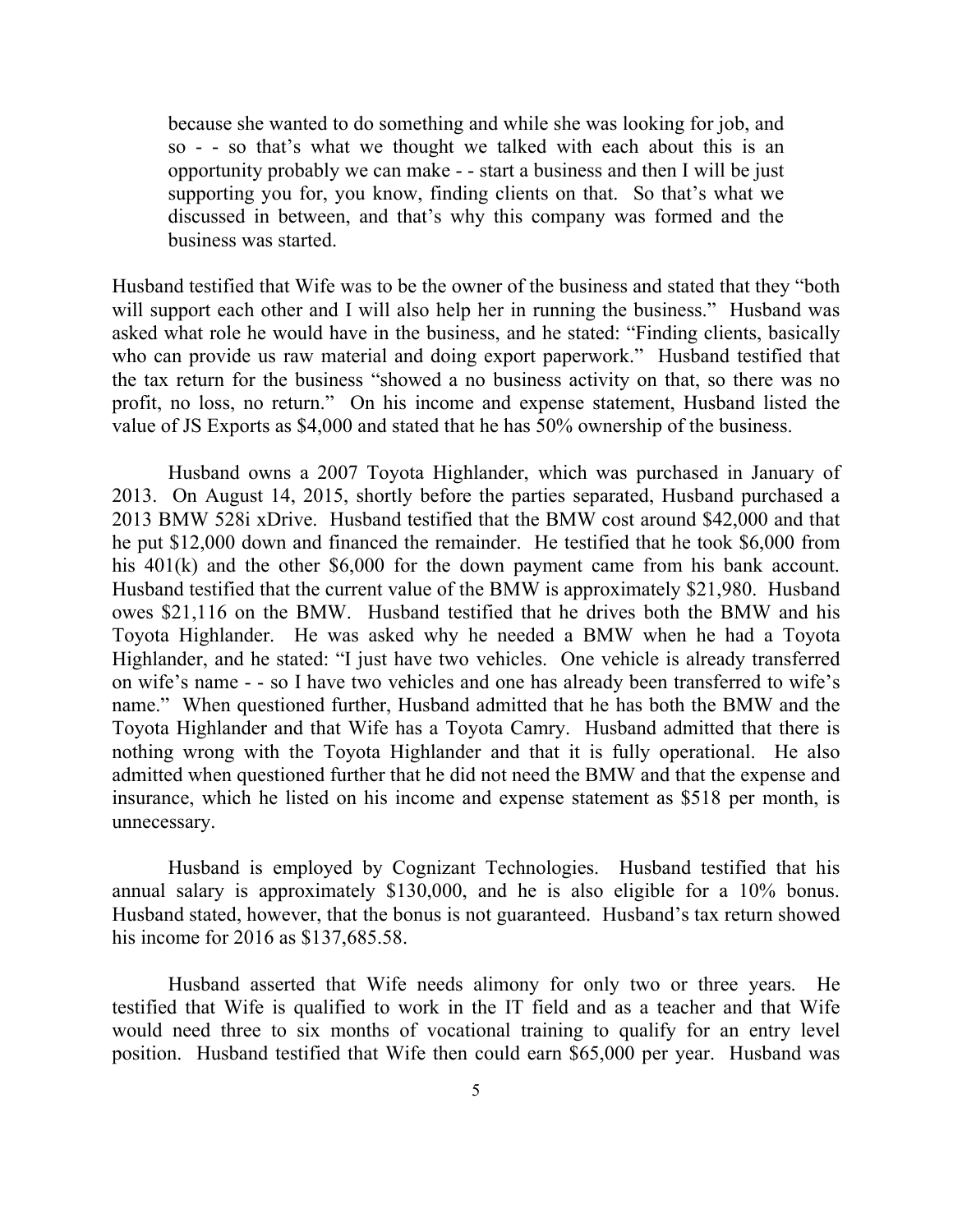asked if his communication skills were better than Wife's and he stated: "We at - - at the same level." When questioned further, Husband admitted that Wife will need basic skill training and classes to help her communication skills.

Husband admitted that he agreed during the parties' mediation to give Wife onehalf of the parties' tax refund for 2015. He admitted that at the time of trial he had given her none of that money. Husband claimed he owed Wife \$900 for the tax refund. Husband admitted that the full refund was \$3,552. He was asked why he claimed to owe Wife only \$900, and he stated: "Actually I paid for tax filing through consultant so that's - - that's what I'm just taking off from this figure." When pushed, Husband admitted that he owes Wife \$1,776 for the tax refund. Husband also admitted that the order entered from the mediation stated that he agreed to pay that money within three days of receipt of the refund. Husband received the refund in June or July of 2016. He still had not paid Wife her share by the time of trial in April of 2017. When asked why he had not yet paid Wife, Husband stated: "Sir, it is just my mistake, like, I should have."

Husband also agreed that he was ordered to pay Wife \$12,731. Husband admitted he wrote a check on June 26, 2016 for \$12,500, and that he then stopped payment on that check before Wife could cash the check. He stated: "Yes. So at the time of my mediation when this Agreed Order was entered so I was not given a copy of it and my attorney was on leave and when I wrote a check, I wrote it for \$12,500, but later I learned this check is \$12,731, and I stopped this check and give her a cashier's check for the correct amount." Husband admitted that the order provided that he was to pay Wife no later than the close of business on May 27, 2016. Husband was asked why he didn't even write the first check until June 26th, and he stated:

I - - I - - let me clarify. Because it was an Agreed Order, entered order in which I was in agreement to. It was never my intention at any point of time to not pay her dues; right. So I - - I don't exactly recall what happened why it was late, but yeah, there was some mess up there because I was not having the Order and I want to - - something happened in - - during that period but I made all of my, you know, best effort attempt because it's an Agreed Order. I can not evade that in any case. . . . No, it's just my negligence, and it's all as an Agreed Order and I have to pay what I have to pay. . . . Actually let me clarify you on that. Because we were separated and we had to file income tax year for the year 2015, and so there were two ways of filing that income tax return as a head of household or as a joint, married, filing jointly and I also had to take an extension to file my taxes because I was filing for both my parents and I had to personally appear in the Nashville office so that - - so during that period the amount which I'm supposed to pay I didn't even know, right, what amount I'm getting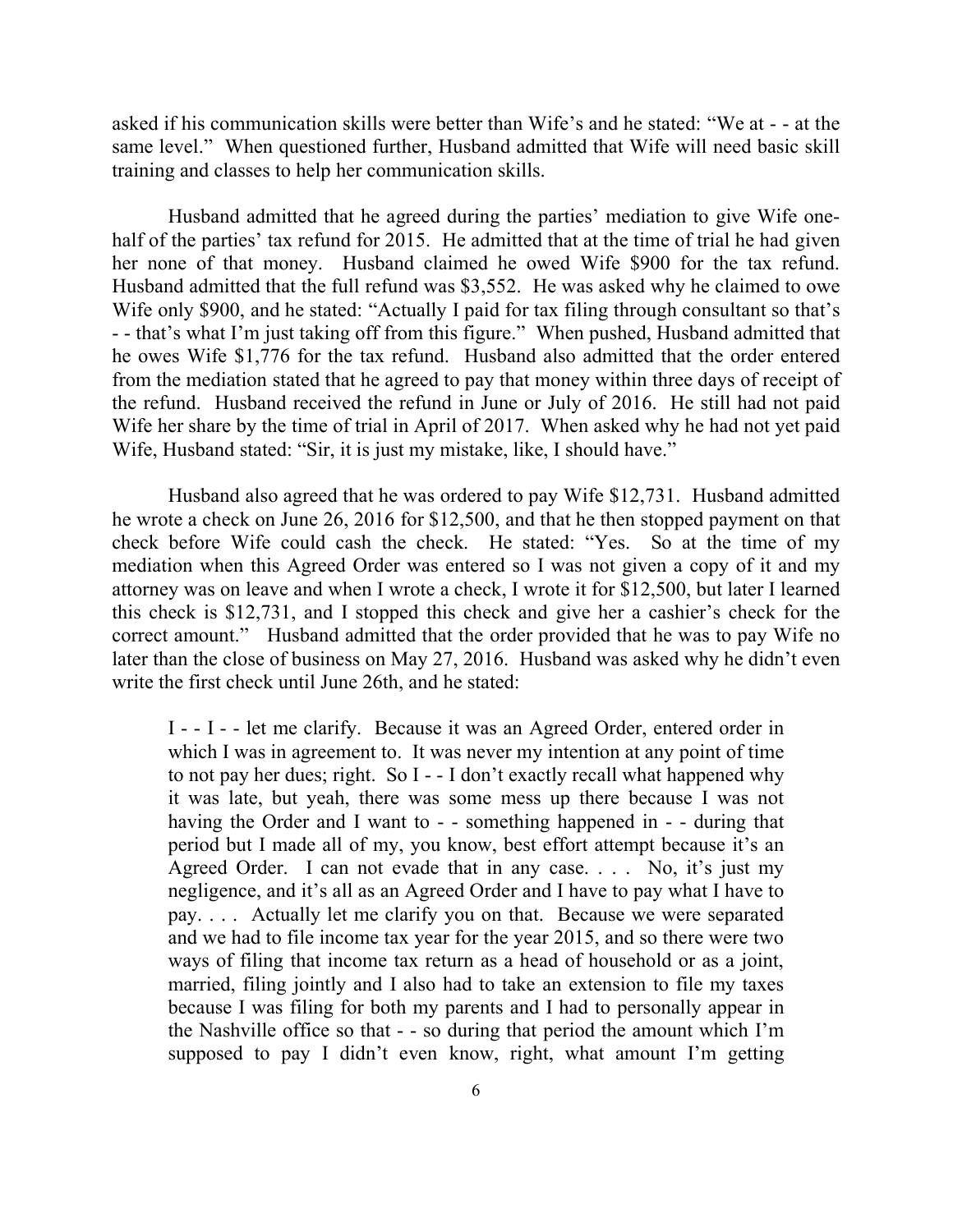refunded to tax return. So there were so many things going on during that period, but it was never my intention to never pay her half of that tax return.

The \$12,771 eventually was paid to Wife, but Husband admitted that Wife had to file motions to compel the payment.

Husband testified that his parents have been living with him for almost two years. Husband's parents are not permanent United States residents, but Husband plans to assist them in obtaining Green Cards. Husband admitted that he filed an affidavit that stated that he was giving his parents \$500 per month in support. When asked if he testified during deposition that he was giving his parents \$800 to \$900 per month, he stated that he could not recall but did not deny making this statement. Husband again was asked how much he was giving his parents, and he stated: "Like for last two years they living with me so there is no separate money I'm paying right now." Husband then was asked why he listed a payment of \$500 per month to his parents on his income and expense statement, and he stated: "That's because when they are in India that's - - that's the money generally like on an average I would give to my parents."

Husband was asked why during discovery he did not disclose bank account . . . 4257, and he stated: "Because even I didn't know that - - that bank account exists." He admitted that he had claimed this account did not exist, and he stated: "Yes, I said like to the best of my knowledge I don't have that bank account." Husband also previously denied having accounts . . . 4564 and . . . 6194. When questioned at trial, Husband admitted that he did have accounts 4257, 4564, and 6194, all with Bank of America. Husband claimed these accounts were closed in 2013 or 2014, and stated in his deposition in 2015 that they were "not operational." At trial, it was shown that account 4257 was closed in March of 2015, account 4564 was closed in January of 2014, and account 6194 was closed in July of 2014.

Husband was asked if he remembered being asked to produce information regarding every account he had closed or opened within the last five years, and he agreed that he was asked to produce this information. He was asked why he did not disclose those accounts when requested during discovery, and Husband stated: "Because I was not aware of at the time of my discovery like I'd had these accounts and I - - I didn't even remember at that time of the discovery like disclosing these accounts like this happened, they are - - I have to get - - ." Husband claimed he forgot about those accounts.

Husband admitted that he transferred \$5,000 to account 4257 in December of 2014. He claimed that he does not remember why he transferred this money. He also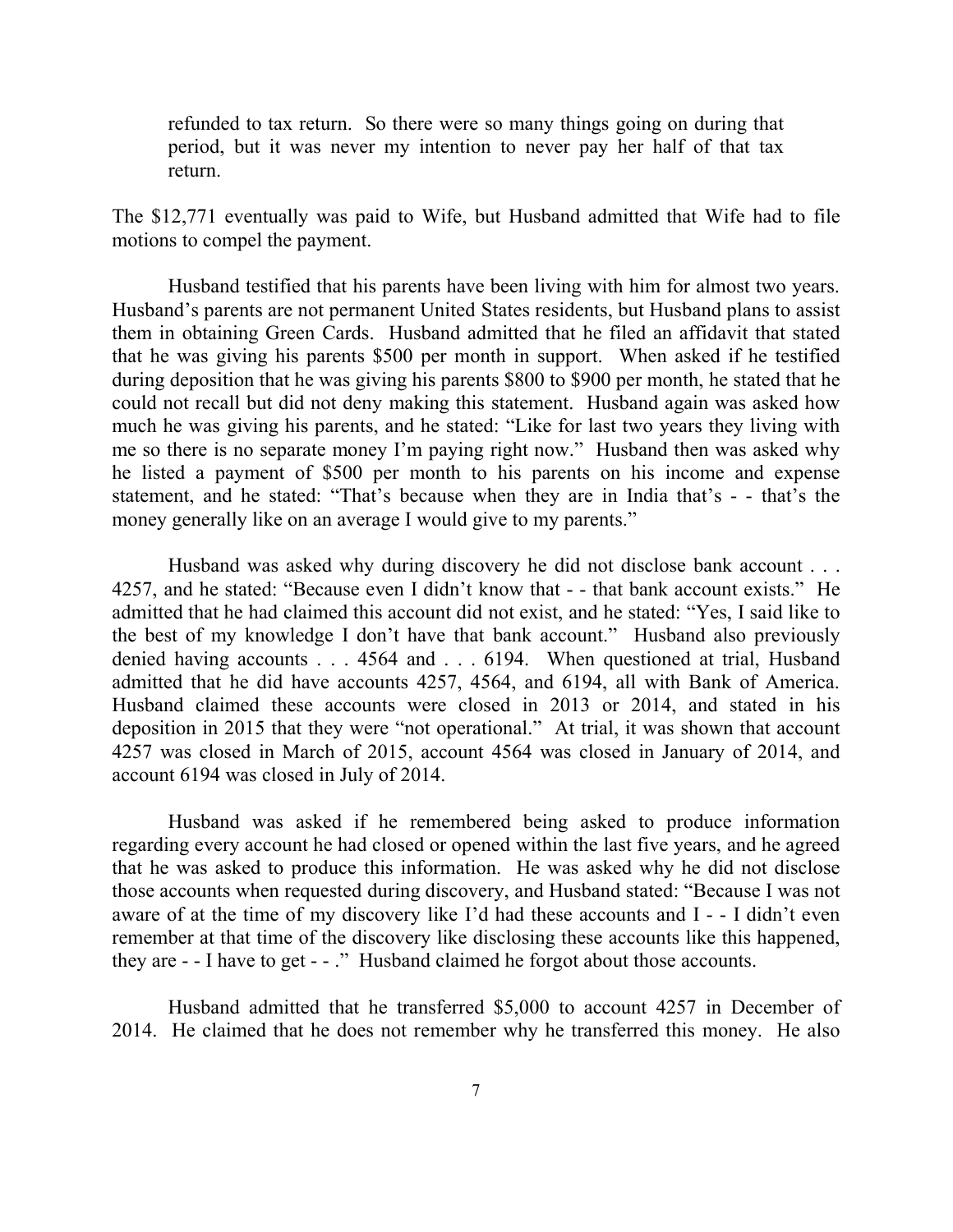admitted that on that same day he transferred \$6,300 to account 4257. When asked why he transferred this money, Husband stated:

Yes. I remember. So I was running a loan from my Sony and prior 401(k) loan and when I quit my company you have to either repay back the remaining balance or you have to take a penalty, so that I never wanted to do. So I loaned this money from my sister Sapno so on 12/4/2014 for the amounts if \$6,000, and that money I transferred to the 4257, and then I paid it to the JMC - - paid back that loan amount so that was the purpose.

Husband claimed that the \$6,000 came from his sister. Husband testified that he took this loan from his sister in December of 2014, to pay back the 401(k) loan he had taken before he left Sony. He claimed that he paid it back after he had filed for divorce. Husband admitted that during discovery he disclosed no debt owed to a sister or to any friend. He stated: "Yes, at that point of time, and I had knowed at that point in time."

Husband claimed that account 4564 was closed in 2012 because it had been hacked. He was shown evidence of transfers from that account happening in 2014 and was asked why he did not disclose the account, and he stated: "Because I didn't even remember all the closed accounts and that was the sole reason."

Husband admitted that he transferred \$4,000 to Jaglesh Singla on May 26, 2011. Jaglesh Singla is Husband's father. When asked what the purpose of the transfer was, Husband stated:

The purpose of transfer was like we, my wife and my friend, Bradish they had started a business for the kids at (inaudible) import back from India and so we got our stuff manufactured from India and for that import, the - - the Apple which we imported from India, so we paid that money to the manufacturer and my father was like he used to have a company back in India and he was getting all of the manufacturing done from different manufacturers, contacting them, getting it packaged and doing all export paperwork, and sending it over to us over here, so for that I transferred this money.

Husband was asked if Wife was aware of this, and he stated "Yes, she was owner of the business. She knew it." The business was Globus Trans, LLC. Husband was asked why he had stated that Wife did not work from the date of the marriage until 2014 if she had been running this business, and he stated: "She - - she did - - she did - - she was not an employee of the company but she was running a business so that's what I mean."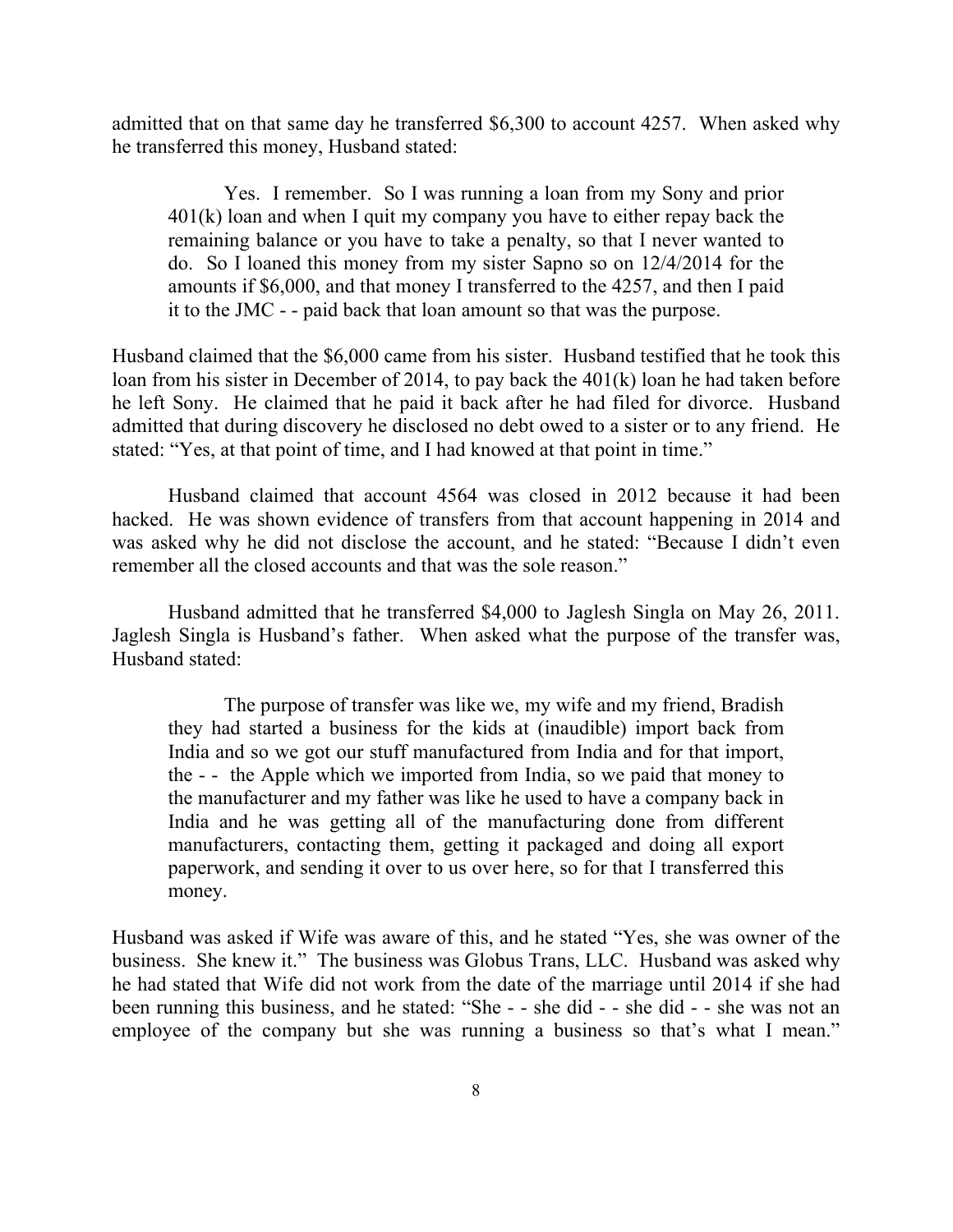Husband also admitted that he transferred \$8,500 to Mr. Singla in August of 2011, which he claimed was for the same purpose.

Husband claimed a loss on the parties' income tax returns for 2012 and 2013 for the Globus Trans, LLC business. Husband testified that Wife's name was listed on the business, and they filed tax returns jointly. He testified that they claimed a \$7,551 loss for 2012 and a \$13,143 loss for 2013.

In September of 2014, Husband transferred \$4,000 to Asa Brojachia. Husband claimed Mr. Brojachia was a partner in the exporting business and that Mr. Brojachia gave him the money, and Husband just returned that money. When asked to clarify if what he was saying was that his partner put money in the business and that Husband paid him back, Husband stated: "No. So there has some other transactions with the partner, we need to try the whole picture over here to understand the whole thing of it like - - but that was one of the reasons." Husband agreed when asked that this was a debt to him and that he did not disclose this in discovery. He also admitted that the money did not come from a business account, but instead came from his personal account.

Husband transferred \$11,005 to ICICI Bank in India from one of the accounts he had failed to disclose, account 4564. Husband claimed he never had an ICICI bank account. Husband claimed his father owns the ICICI account. When asked why he transferred money to his father's account, Husband stated: "So all these accounts they are my father's accounts and the one matching with Jaglesh Singla, they are all ICIC accounts of my father and so the money was sent for the same purpose." Husband was asked why if the purpose was business-related the money was not transferred from the Wells Fargo business account, and he stated:

I don't remember exactly why I did that, and we use to fund this business from two sources that was my salaried account, so 4564 was my salary account at that time and we also used to fund this business from Bradish account who was the owner with my wife.

Husband then was asked why he had testified during his deposition that Wife did not have access to any of his other bank accounts, and he stated: "I - - this is coming from 2011 and my depositions happen in 2015." Husband admitted that he had testified that Wife did not have access for ten years. He stated: Yes, to the best of my knowledge, I said yes." Husband was asked if when he stated that 'they' had funded what he really meant was that 'he' had funded and that Wife had nothing to do with it, and he stated: "Yes, because she was not owning at that time. . . . So, in fact, I was helping to set up a business under her name." Husband was asked if the transfers benefitted the marriage, and he stated: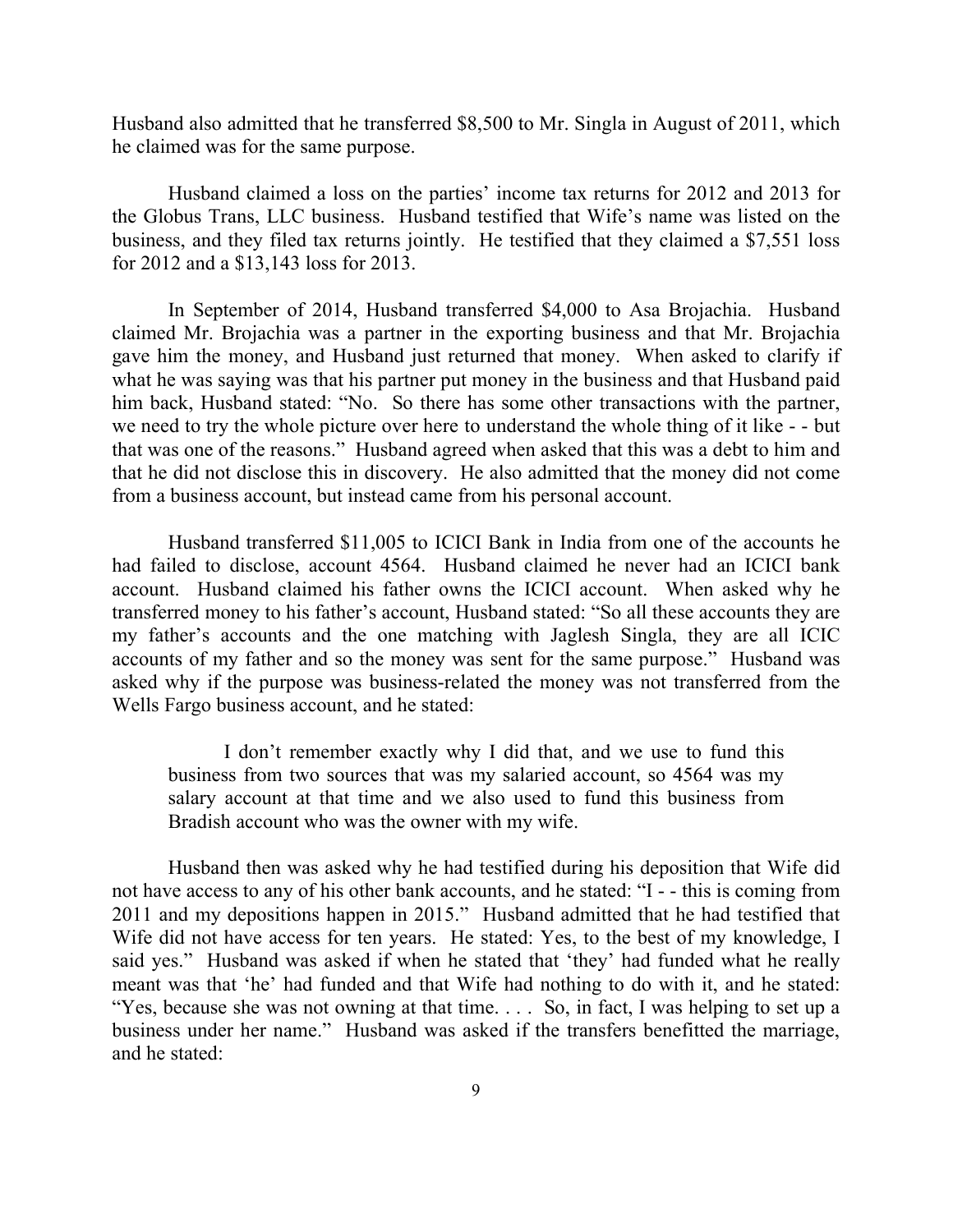What I believe is like a - - because I was married to Indian wife and we have an Indian culture and if wife's father is not earning anything then that's part of our culture like we support our parents who has no other source of income, and that's directly or indirectly for the benefit of marriage only. The way you may want to put it.

Husband admitted transferring \$1,468.75 to his father's account in India and stated that money was for the living expenses he gave to his parents. Husband was asked if that transfer had no marital purpose, and he stated: "Yes, as per US law, yes."

Husband admitted he made a transfer of \$7,500 on April 25, 2012 to his Citibank India account. He admitted that he had testified during his deposition that he could not access the statements for that account. Husband made a second transfer of \$7,500 to his account in India in June of 2012. Husband was asked several times where the money now was, and he finally answered: "No, it's not in the Citibank in India. That money was transferred to my parents before filing of this divorce."

During discovery, Husband stated that he had made no wire transfers during the last five years. At trial, Husband admitted that this was not true. He was asked why he had claimed he had made no wire transfers, and he first stated that his prior attorney represented that the scope of the inquiry was only two years and then when questioned further about whether he was blaming counsel he stated: "No sir, I'm not saying that... So I just forgot to provide these statements. I had to - - those were like these statements are - - were like more than three years back at that time."

Husband received a deposit of \$10,000 in June of 2013. He was asked what that money was for, and he stated: "It's like between my brother-in-law, sister and myself, like on different occasions, I used to take money, you know, for - - I - - I don't remember the reason why I - - I took money at that point." Husband claimed he paid that money back.

Between April 23, 2015 and June 23, 2015 Husband transferred 2,000,291 rupees to his parents. Husband claimed that at that time the exchange rate was around 65 rupees per dollar, making the amount in dollars \$35,246. When asked to clarify, Husband agreed that he transferred approximately \$36,000 to his mother. He admitted that during discovery he claimed he had transferred \$29,000 to his parents not \$36,000, and that this statement was not correct. Husband stated: "Yes, because as I previously testified, I had no access to the account so that's what I - - the best of my knowledge I gave." Husband testified that the money still is sitting in his mother's account. When asked, Husband agreed that his mother is holding the money for him. Husband testified that the money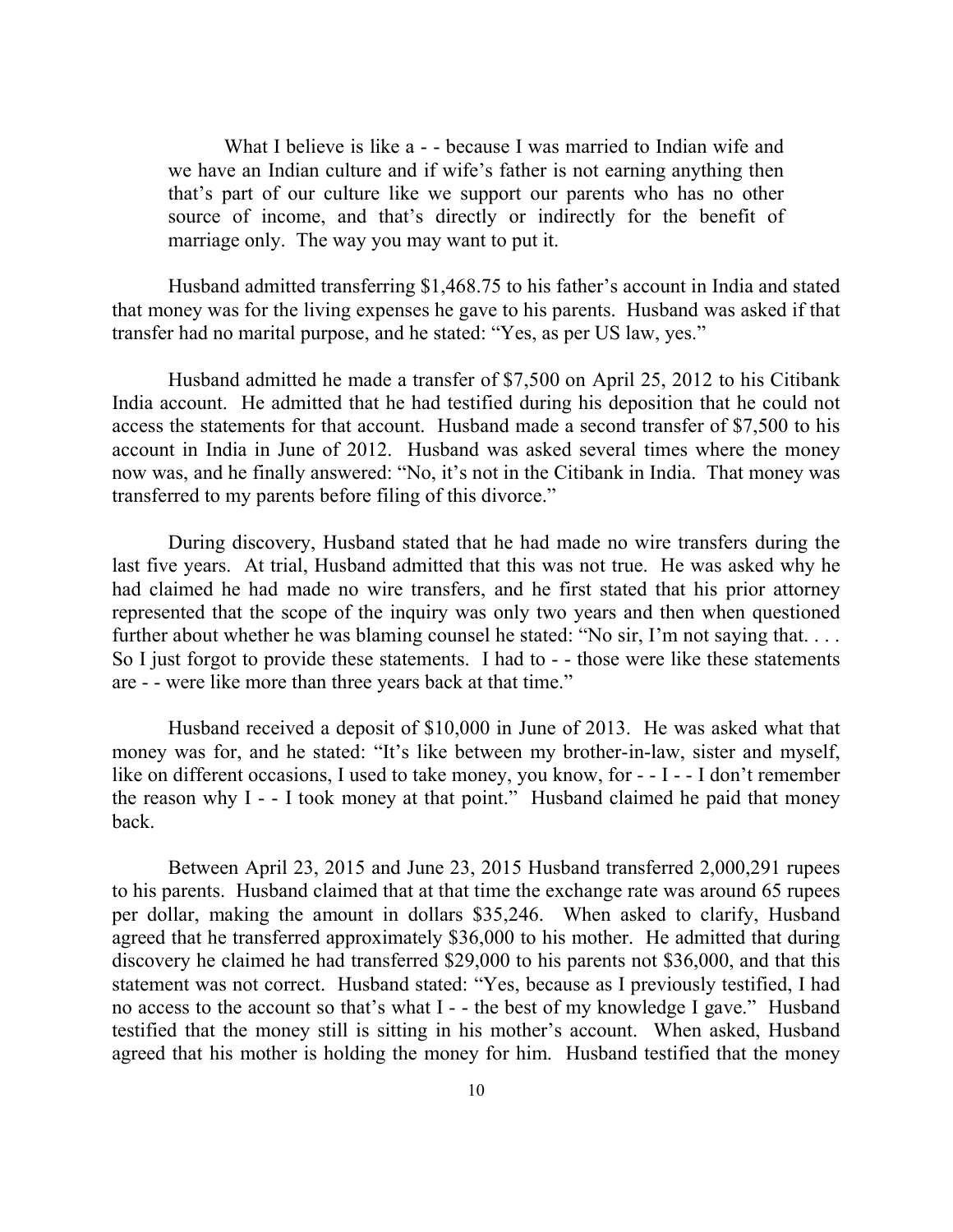his mother is holding for him is different from the \$800 to \$900 he gives his parents monthly.

When questioned, Husband admitted that while the divorce was pending, he withdrew approximately \$8,100 from his accounts in 2016 and \$8,155 in 2017.

Wife testified at trial about Husband's behavior toward her. She stated that Husband would:

squeeze my face and tap on my head. He pulled my hair also. He slapped me, he turned - - he turned my arm at the back and pushed me on the bed. He pulled my nose. He pulled my [necklace] chain also. . . . And tapped on my head and he threw things on me. He threw the kids book, the Charlotte kid's books on me from for me, like he was sitting here and he threw books on me, like. . . . Yeah, books. The fat books, small, fat books he threw them.

When my daughter was three years old, she had some books, like fat books, he threw them on me. . . . In the beginning was fine but eventually, he was - - eventually he was - - he wasn't pleasing. Like if I - - I was not stopping him. So he thought he would - - he would not do anything. He was getting - - he - - he - - he gets anger . . . - - very soon and then when he feels that, when he gets angry, then he hits me. . . . In the - - in the beginning, he used to, like in - - it was, you know, in 2008, it was fine. He was - - once he just - - he got angry and he threw the tea on the wall and then his father came in 2000 - - 2007 or '08, I showed him that - - that he threw the tea on the wall. There was a tea still there and he said, I used to throw the plate, his father said, I used to throw the plate. . . . In 2012, when he came to know, like nothing is in my name. I'm - - I'm not having plot on property, on my name, then his behavior getting change. He was - - he - - he pulled my hair in 2012 and dragged me and send me and my daughter in to India in 2012.

Wife testified that Husband has called her names. She stated: "He called me daughter of donkey. He called me dog's tail. He called me bitch. . . . [H]e called me zero-person." When she was asked what Husband meant by that, Wife stated:

I think my communication skill is not good and whenever we go - - goes to some store, in front of sales person, he - - he - - he said, you will talk to me in English, okay? You will talk to me in English, like this. Then if we were discussing in Hindi, then he used to say, you will talk to me in English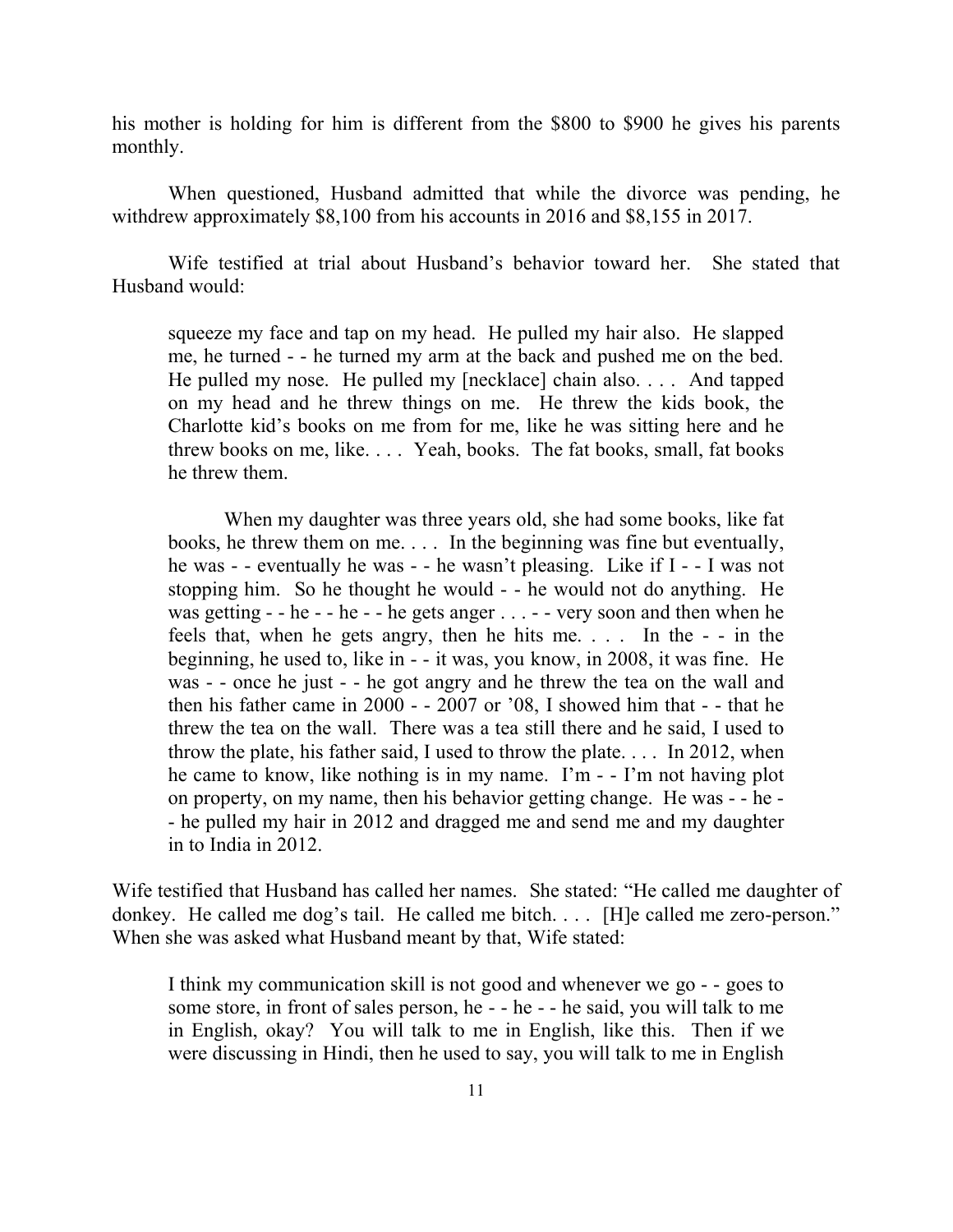in front - - in front of the sales person. Then - - then at home also, he - - if I'm not able to do what he - - the way he wants, then he calls me zeroperson.

Wife testified that she and the Child went to India from March of 2012 until the first week of June of 2012. In 2013, Wife again wanted to go to India to visit her father. She wanted to take the Child with her, but Husband refused to give Wife the Child's passport. Wife testified that she did not have access to her own passport or the Child's. Husband kept the passports in a bank locker, which he alone could access. Wife testified that she went to India alone in September of 2013. Wife stated that she went to India because her father was ill and upset about her relationship with Husband.

Wife testified about what happened when she returned to the United States after visiting her father in 2013. She stated:

When I came back to America, I called from the airport. He did not answer. Then I went to  $-1 - 1$  went to home by taxi, nobody was at home. And then I went to the landlord. He said, I'll come back to this home in the afternoon and he took [the Child] with her, and when he gave the keys of the apartment, it was a single family home we were renting. He gave me the keys of the home and he said that when I opened the home, there was no stuff inside the home, only one bed was there. No Internet.

When asked if she was saying that when she returned to the home she found that Husband had taken the Child and moved to a new residence, Wife agreed that was what she was saying. Wife testified that she previously had notified Husband by email when she would return. Wife testified that the next day she went to the landlord, and the landlord called Husband. Husband then brought the Child to Wife. Wife lived with the Child in the marital home for a few days, and then Husband told her she needed to move. Wife found a space in a group home where she lived from December 15, 2013 until the end of March of 2014 before the parties reunited and resumed living together.

Wife testified that the parties went to Best Buy in January of 2015 to purchase a washer and dryer. Husband asked Wife to open an account, which was used to purchase the washer and dryer. Husband still has the washer and dryer. In February of 2016, Wife learned that Husband was not making payments on the account. She testified that she called Best Buy, and stated:

When I called them, Best Buy, customer in service, they said the payment had not been made on this account. And then I - - then I asked from them the - - what the balance. Well, the balance was more than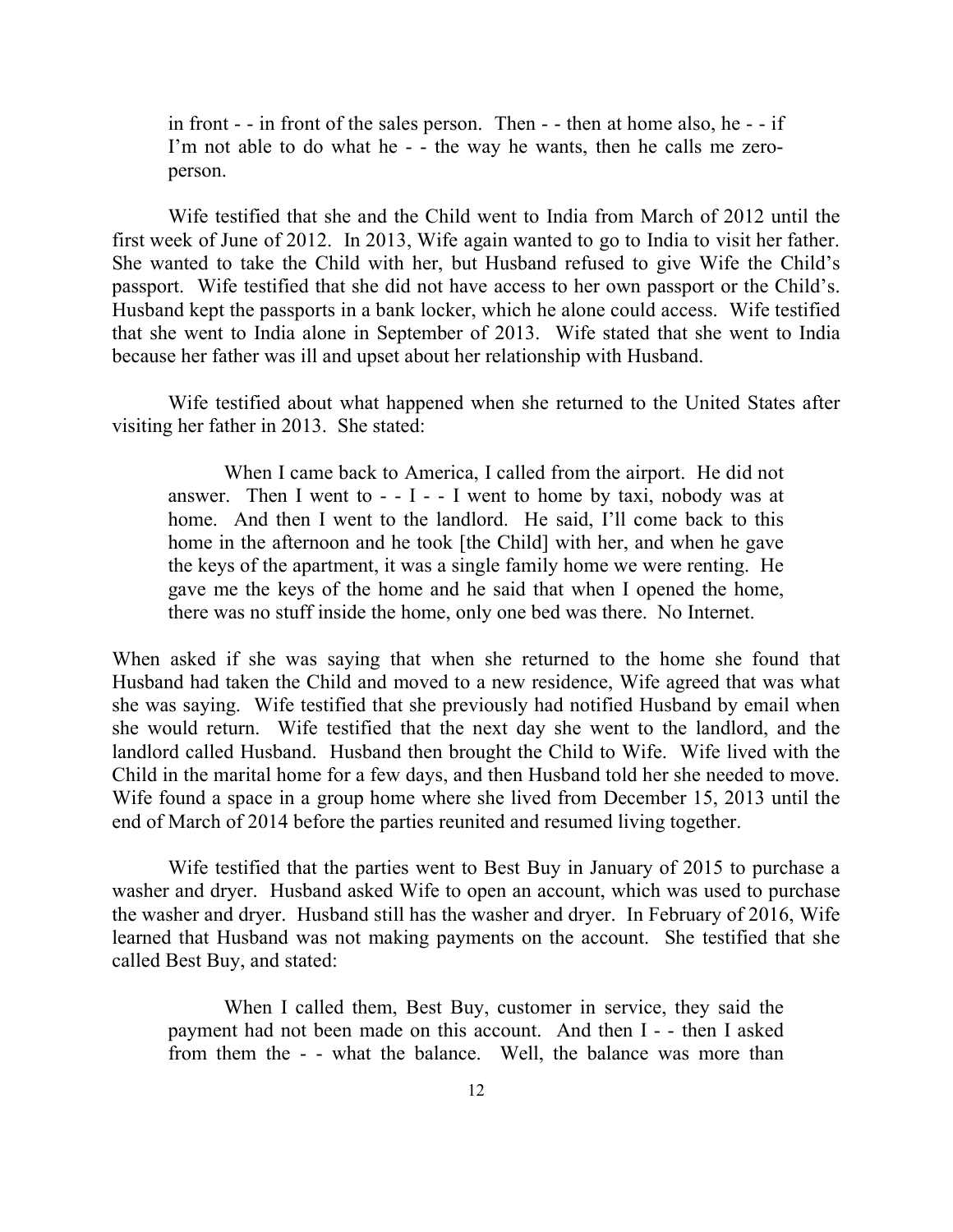expected. Then I asked them how it is possible, it was - - we bought only washer dryer from that. They give me the list. They give two, three items. They telling me that you bought some \$500 camera or phone, and there was two, three - - two or three more purchase, and it happened after he filed the divorce. It was in October and December.

Then on hearing that, I requested that guy to can you please stop on the purchases because I told him that this Best Buy card is not with me and I don't want no further purchases on that card.

Wife cannot close the Best Buy account because a balance is due. Husband has the card for the account. Wife was asked if she knew why Husband stopped paying on the account, and she stated: "He said that I - - I put stop on purchases and that he was - - he felt angry and that's why he stopped the payment on that."

Wife was asked if she consented to Husband purchasing the BMW, and she stated: "No. On the day of - - on the day they were going to buy the BMW, that day he told me that he was going to buy the BMW and that's why he said they're going to New York." Husband flew to New York to purchase the BMW.

Wife testified that she was not told when Husband opened JS Exports. Wife never did any work for JS Exports. Wife testified that she had heard that Husband had JS Exports, but was not aware until Husband testified at trial that the business was in her name. Wife was asked what she knew about the Globus Trans business, and she stated: "Globus Trans, it - - it - - it was opened in 2010 on my name, and it was opened for kids, April." Wife never did any work for Globus Trans and never had access to the Globus Trans accounts. Wife was aware that Husband had used her name for that business because she stated: "[h]e said, well, we will open the business on your name because he's already working and cannot have open business on his name."

Husband's parents began living with the parties in May of 2015, several months prior to the separation. Wife was asked about what happened in August of 2015 when the parties separated, and she stated:

He - - last week of August, he was very - - with me. He hit me a number of times. He threw a chair on me, he threw a chair on me in the last week of August, and he - - he hit me very badly that week. Then in 28 of August, he left home with his father, and on 29th or 30th, they came, they all came. They took all his belongings and on the 2nd - - on 2nd of September, they came back again, his mother, he, they all came back and they said - - he said he has canceled the lease, he has broke the lease so you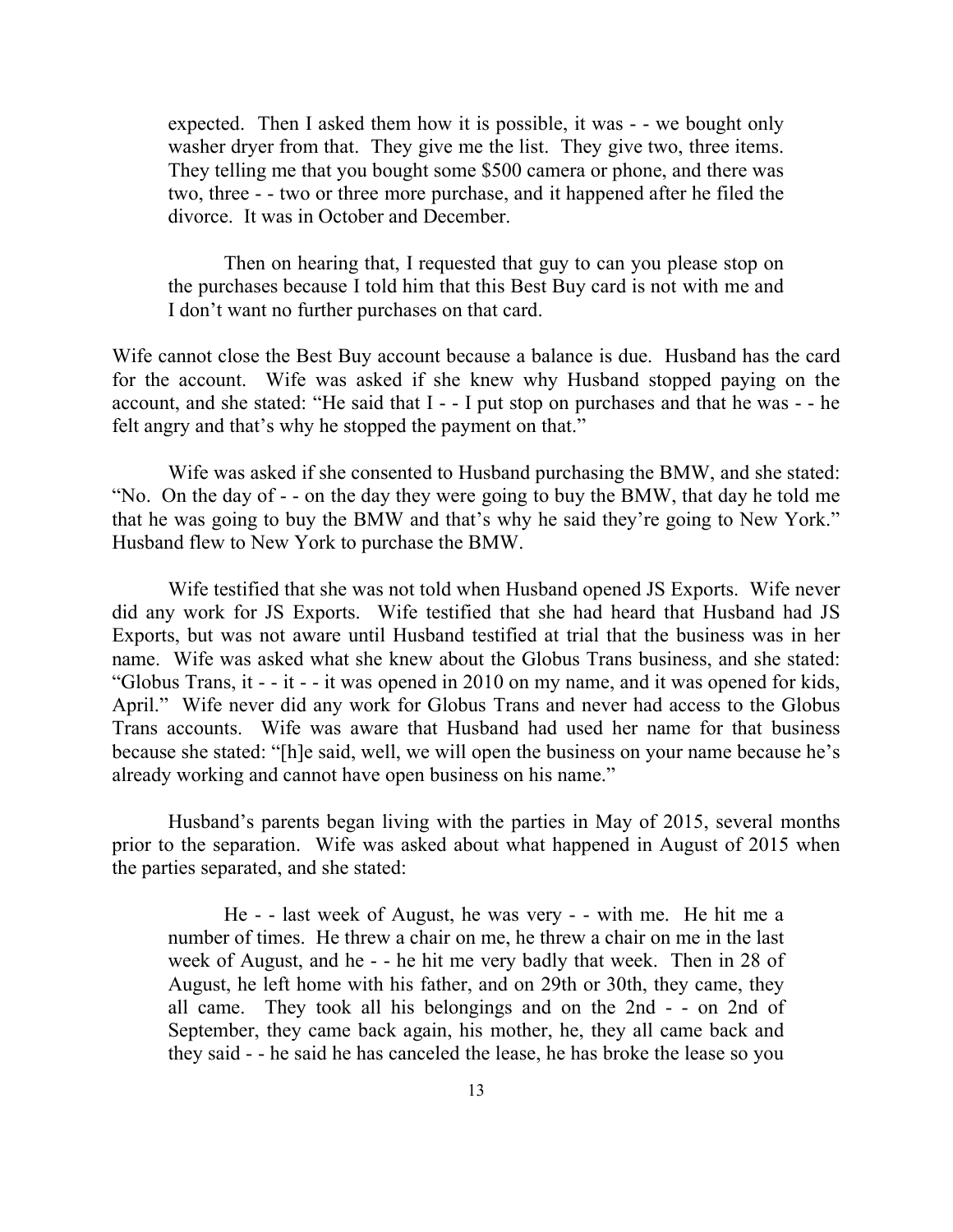have to leave this apartment and you go to some one bedroom apartment. I said I will not leave this apartment. Then he just show me his big eyes and said, if you will not leave this apartment, then you will have to pay the rent and food. I said, I be - - how I will pay? Then he said, ask your father for the rent and food, and then he - - then he - - then I - - I said, I don't have any money to go to the eye doctor. I was - - I was having an eye problem. Then he smiled. He smiled and they left. And he said, I will ruin your life, I will show what I am.

Wife testified that some of the assaults happened in front of the Child or Husband's father. Husband's father did not assist Wife. Wife testified that Husband had stated: "I will kill you and your family, I will kill you and your family . . . ." Wife testified that she "thought it wasn't safe . . . ," and in September she went to the police about Husband's conduct. At that time, Wife had \$27 in her account, about \$70 or \$80 in cash, and a credit card with a limit of \$600.

When Wife left the parties' apartment, she and the Child went to stay with a family friend in Ohio. They stayed in Ohio for a month. Wife was asked what she took when she left the apartment, and she stated: "Nothing. I had only my purse with me." Wife texted Husband from Ohio telling him she needed the Child's birth certificate to enroll the Child in school, and Husband texted back a photo of a temporary restraining order he had obtained. Wife returned to Tennessee on October 4, 2015. The parties then agreed to a temporary parenting plan.

Wife was asked how many times she has lived on her own during her lifetime, and she stated: "I never have been. I was with my parents early; after marriage, I was living with him." Wife explained that she was 28 years old at the time of the marriage and had lived with her parents her entire life.

Wife has a Master's in computer science, and she worked in India as a teacher teaching basic computer knowledge to kids from 2005 through the date of the marriage in December of 2006. Wife did not work from 2007 to 2014.

Wife was questioned about the job she held in 2014, and she testified that she worked in an Indian warehouse. She stated:

It was an office job where I was taking care of the sales. I was making the invoices, and I was taking care of the purchases also. I was making purchasing orders and bought things, what I was doing. And I was communicating with the clients on the phone.  $\ldots$  It's a - - it's an Indian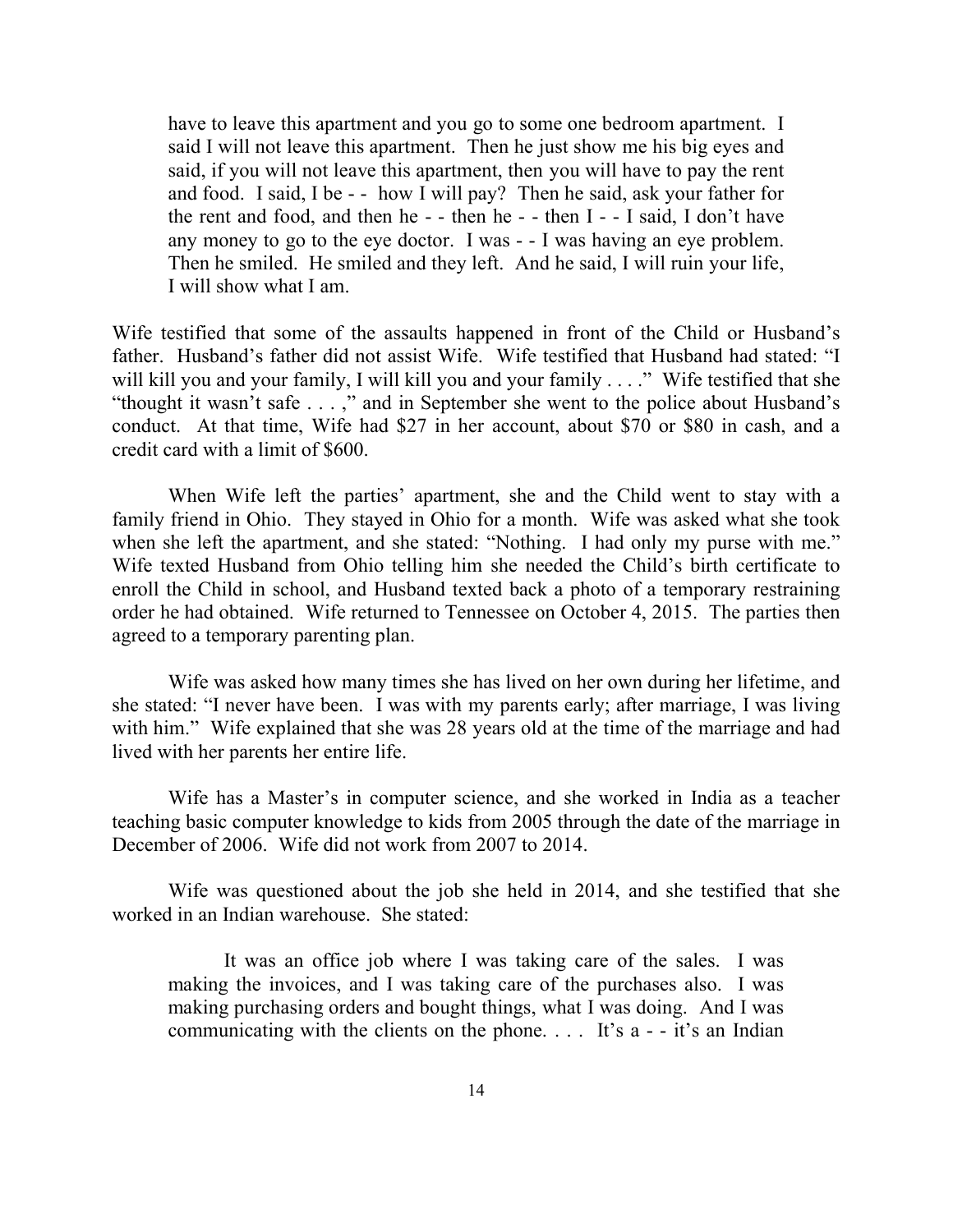store. It's Indian warehouse. It's a warehouse of Indian products, grocery, and I used to - - I was a sales - - like sales person there.

The clients were Indian store owners. Wife made \$10 per hour and earned approximately \$14,000 that year. Her salary was used to send the Child to private school, pay for the Child's tutoring, and pay for groceries. Wife was employed for approximately one year, and then the parties moved because Husband got transferred to Kentucky.

When asked if she had done anything to obtain a job since the filing of the divorce, Wife stated:

Yes. In  $-$  - in December, I joined a  $-$  - I - - I called a recruiter and they - - I paid them fees, \$500. They said they will help me get in a job also and they will prepare me also for the job, and the training went for two months and - - and then they were - - they just - - well, practical, like practical. They involve very practical knowledge. I was looking for a practical knowledge but they are not providing practical knowledge. . . . The training was in quality assurance testing, and they - - for what they teach us, teach me, there were seven other people in the - - all the training. They were teaching us practical part of the QA testing and the practical part was very little, not up to the - - where we need to be, the - - the - - we need to go for a job, like I can say that I can work, it's not up to that.

Wife stated that she also:

took the subscription of - - with me. . . . It's called You and Me. You need the online courses that you can pay and buy them, and you can see them throughout your life. So I buy those and I start - - I watched - - watched those videos and - - and I - - I prepared for the interview. I did my best to prepare for them by August, and then I started applying in IT jobs but I - - I applied in a number of IT jobs but only HC Company, they didn't like that.

Wife testified that she also applied to two other companies, but could not remember the names of those companies. She also applied for a secretarial position with the Tennessee government and for another position with the government. Wife testified that for one of those government jobs she received an email telling her that the position already had been filled and for the other she was told she was not qualified. Wife had one interview, but did not get the job. Wife also applied at Macy's. Macy's interviewed Wife and told her she would need to work the night shift and weekends. Wife stated that she cannot work these shifts because of the Child.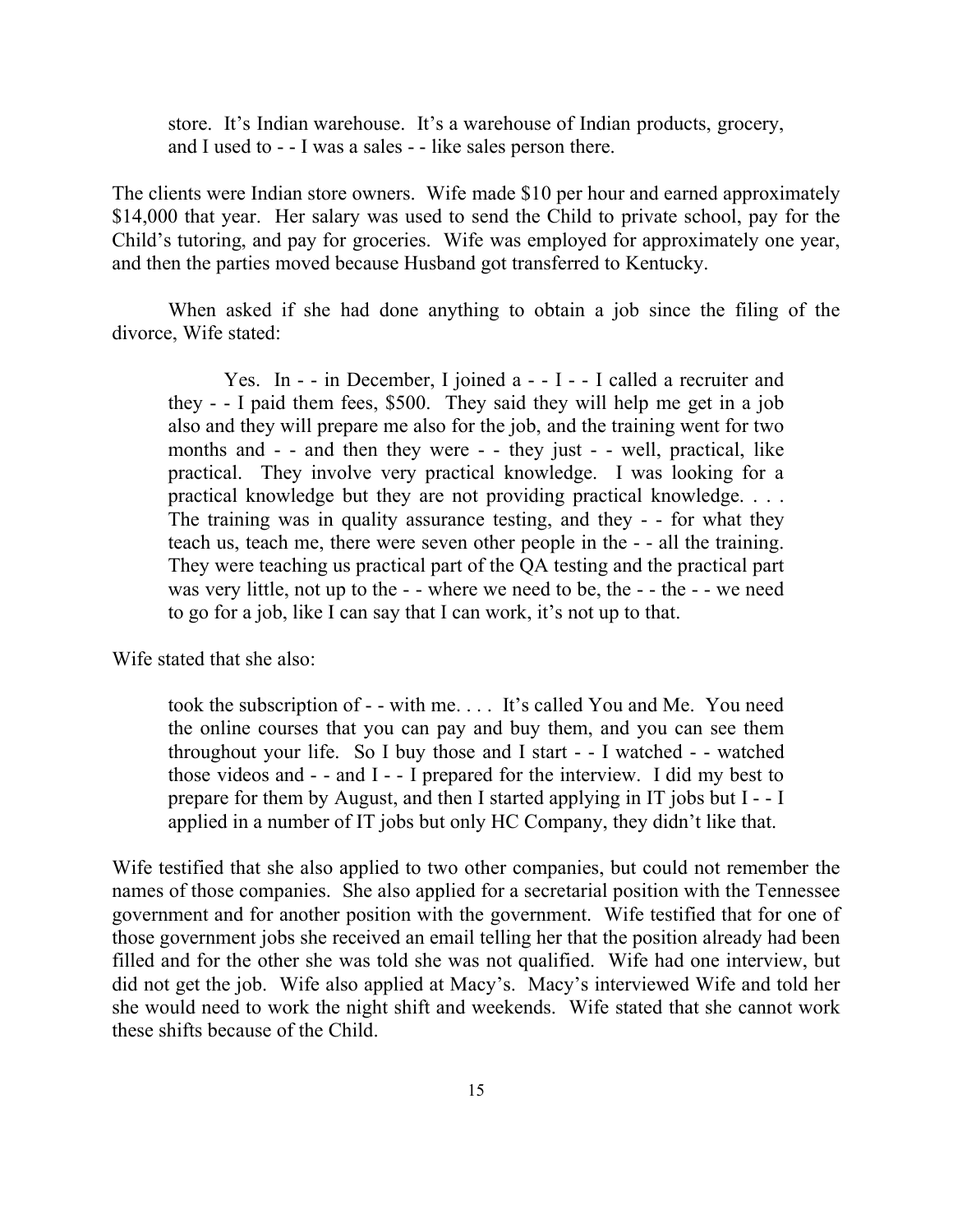Wife attempted to obtain financial aid to attend classes at Columbia State Community College, but was told that on the basis of her tax return she could obtain a loan but not a scholarship. Wife did not take the loan because she could not repay it. Wife testified that the class she wanted to take cost \$4,000. She was asked why she wanted to take this class, and she stated:

Actually, my - - I did my college masters in 2004 and there's a gap of 13 years. If I go for the employment, then they - - when they see the gap, they just - - they - - because they all seen the gap, they don't like it. So I just want to put the one certification on my resume so - - so that it will be picked up, my information will be picked up.

If Wife takes the class she expects to be able make \$10 per hour. If she is able to obtain an IT job, Wife thinks she could make "anywhere from \$15 to \$20, \$22" per hour. Wife testified that she needs to have her transcripts from India translated into English and evaluated in order to attend college.

Wife was asked if she wants to work in the IT field, and she stated: "Yes, I do.... The IT, I want to go learn software testing, and I want to go in that field also. I will try my best - - . . . for first year." Wife did some training in 2009 to be a quality assurance tester, but the training was not completed because the instructor left. Wife completed 18 or 20 hours of training. Wife testified that she would like to receive training to become a quality assurance tester. She never has worked in that field and so does not know how to do documentation. When questioned, Wife admitted that she now could do a basic quality assurance job.

After the parties separated, Wife borrowed \$9,900 from Babeek Sharma, the son of one of her father's friends, in installments in approximately March, May, and November: "Because I was not getting my daily expenditures in March and I left with only \$47, then I - - then I - - he helped me by transferring money in my account." Wife has paid back \$4,000. Wife owes \$10,250 to Ahwan Singla, a friend of her father's, who paid her attorney's fees directly to her attorney and who also gave Wife money for clothes and food in September of 2015. Wife has not paid back any of this loan.

During the pendency of the divorce, Wife looked at the bank statements and learned that Husband had spent about \$19,000 on gold and silver. Wife has none of that gold and silver in her possession. Wife was gifted jewelry upon the marriage, and Husband's mother now has possession of some of that jewelry.

After trial, the Trial Court entered its detailed Memorandum and Order on May 23, 2017, *inter alia*, awarding Wife a divorce on the ground of inappropriate marital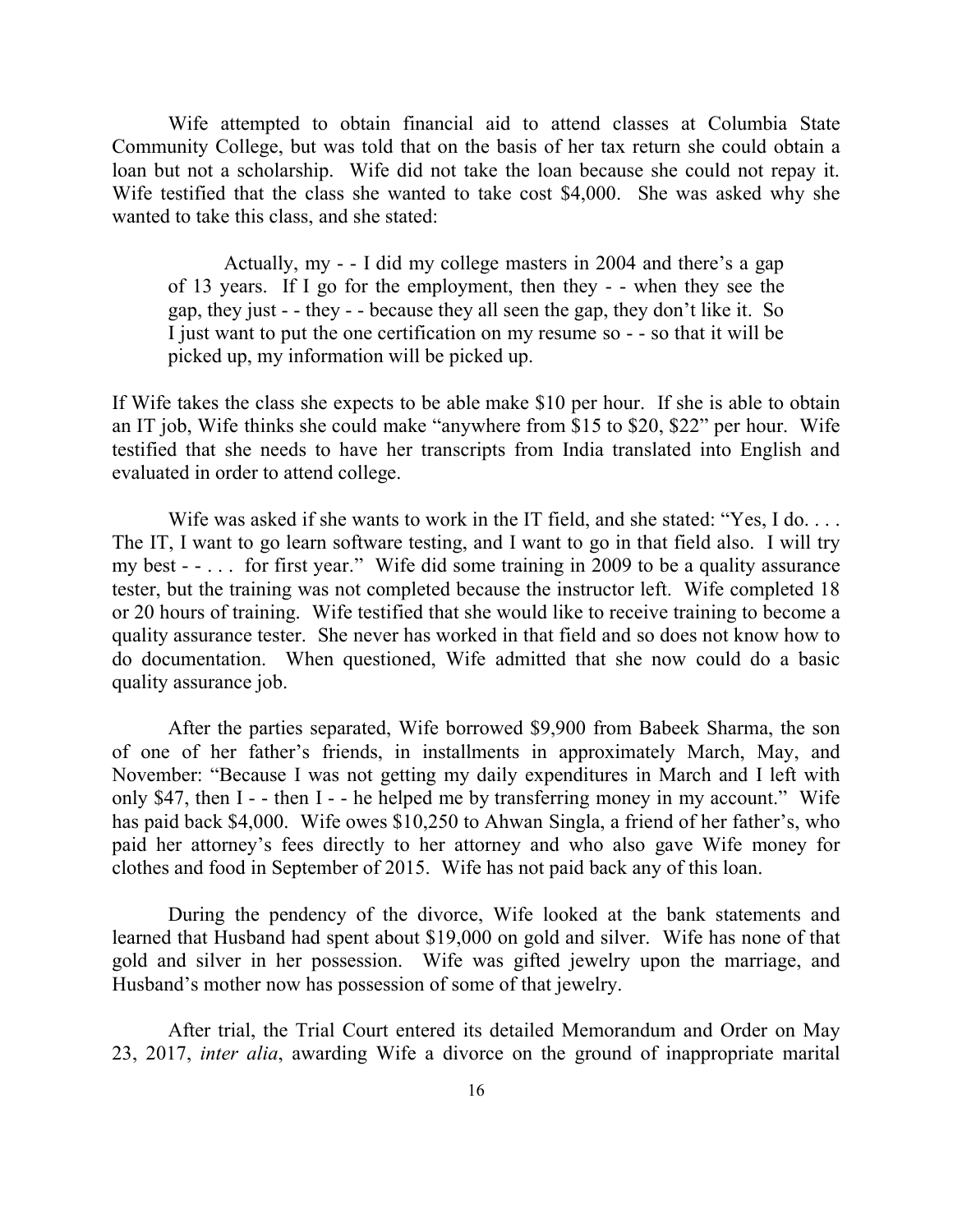conduct, finding that Husband had dissipated marital assets, dividing the marital property, awarding Wife rehabilitative alimony and alimony *in futuro*, and entering a Permanent Parenting Plan for the parties' minor child, after finding and holding, *inter alia*:

On June 21, 2016, following an attempt at mediation, Judge Michael W. Binkley, Chancellor, entered an Agreed Order, requiring Husband to distribute to Wife the sum of \$12,731.00, characterized as a partial equitable distribution of marital assets. Husband was also ordered to pay to Wife one-half of the parties' 2015 federal individual income tax refund within three days of Husband's receipt of the refund. Husband received the Parties' income tax refund in the total amount of \$3,552.00, but did not remit any portion of Wife's one-half share (\$1,776.00) until ordered to do so in open court on April 21, 2017.

On October 13, 2016 Wife filed a Motion seeking sanctions against Husband for discovery abuses, as well as failure to comply with the Court's Order of July 15, 2016. This Motion for Sanctions was heard the morning of trial. This Court granted Wife partial relief for Husband's failure to comply with discovery by excluding Husband's untimely disclosed contemplated expert witnesses from testifying. The Court also ordered Husband to remit Wife's share of the 2015 income tax refund.

#### **DISCUSSION**

#### **A. Findings of Fact**

This is an arranged marriage of eleven (11) years duration. The parties were introduced to each other in early December 2006 through their respective extended families and were married in India on December 14, 2006. At the time of the marriage, Husband was thirty (30) years of age, and had been working in the information technology field in the United States for five years. Husband was born May 11, 1976, in the Indian state of Punjab and is forty-one (41) years old. He is a citizen of the Republic of India, but is an authorized permanent resident alien in the United States. Husband holds the equivalent of a bachelor's degree in physics, and a master's degree in computer science. Husband purports to be in good physical and emotional/mental health.

Wife was born on September 11, 1978 in Punjab and is now thirtynine (39) years old. She was twenty-eight (28) years old at the time of the arranged marriage to Husband. She also is an Indian citizen and a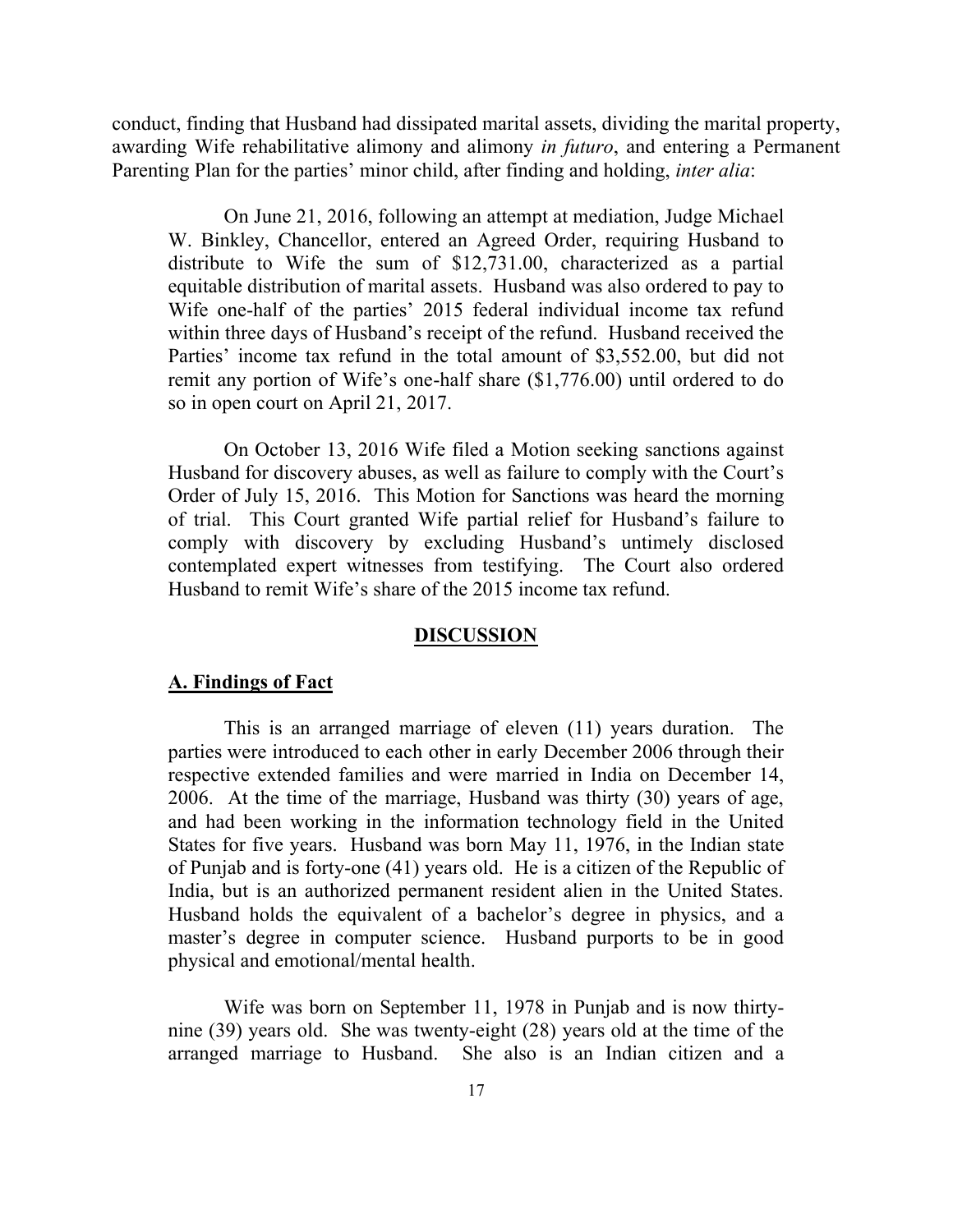permanent resident alien in the United States. She was working in India teaching computer science classes to students, in the Indian school equivalent of  $\hat{8}^{th}$  through  $10^{th}$  grade, prior to her move to the United States. She holds a bachelor's and master's degree in computer science by Indian universities. Wife was diagnosed several years ago with hypothyroidism, for which condition she takes a daily dose of synthetic thyroid hormone. Apart from occasional fatigue, Wife reports no acute symptoms associated with this condition. Wife also sought and received treatment for situational depression shortly after Husband filed for divorce. She was prescribed a 90-day course of anti-depressant medication, which she completed. Through exercise and mental health counseling, Wife believes she no longer needs medication for depression and has not refilled the earlier prescription.

Husband and Wife have one child (hereinafter referred to as Child), . . . born in the United States. At the time of trial, Child is about to complete her second grade year . . . [of school].

In January 2007, Wife resigned her teaching position in India and migrated to the United States in order to be with Husband. The parties initially made their marital home in Lake Forrest, California. Wife was granted a United States work permit in October 2007, but at Husband's request, Wife eschewed employment for a time in order to devote herself to family life and her role as Husband's spouse.

Child was born while the parties lived in California. Husband devoted his energies toward generating income through employment, while Wife invested her time in caring for Child and making a home for the family. Although Husband did, from time to time, care for Child's needs, Wife performed the vast majority of day-to-day child care and supervision.

In 2012, Wife took a two-month trip to India with Child, so that Child could meet her maternal grandparents and other members of Wife's extended family. Wife and Child returned from India to the United States where they resumed living with Husband in the apartment Husband had rented for the marital residence.

In 2013, Wife again planned such a trip to India. The trip was motivated, in part, by a report Wife received from one of her sisters in India to the effect that Wife's father was ill. This time, however, Husband objected to Child accompanying Wife and insisted Wife travel to India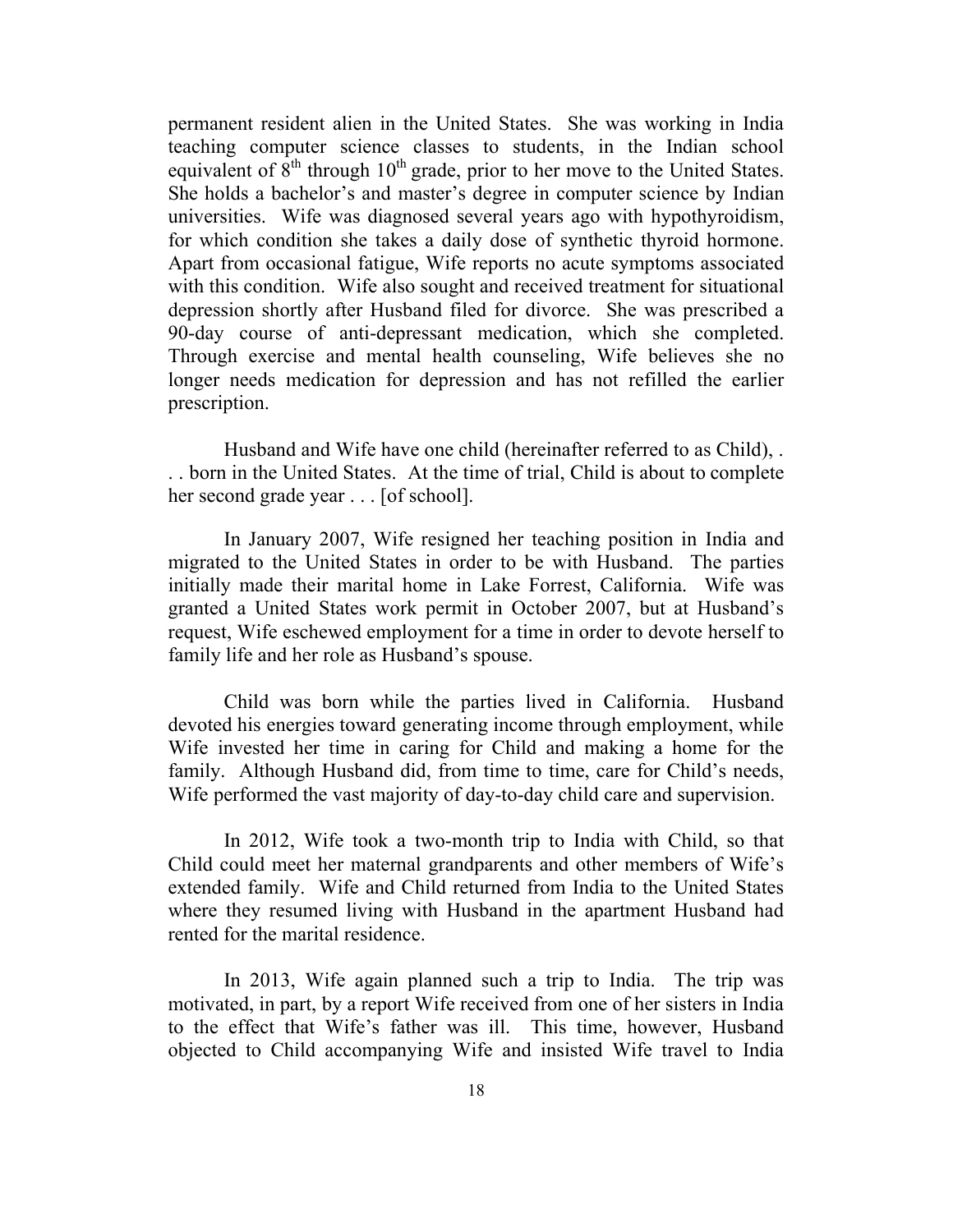without Child. He told Wife that his parents, who had come to live with the parties in the United States, would be available to take care of Child during the day while he worked.

Husband had Child's passport in his possession and refused to give it to Wife in order for Child to fly with Wife to India. Because of Husband's insistence that Child remain in the United States, Wife departed alone for India in late March 2013. While she was in India, Wife attempted to stay in touch with Child through telephone and video calls, but with varying success. Wife became concerned with the increasing gaps of time she was unable to reach Husband by phone or otherwise establish contact with Child.

In early June 2013, Wife informed Husband via voicemail and email she was returning to the United States and then also provided Husband with detailed flight arrival information. When Wife's flight arrived in Los Angeles, neither Husband, his parents, nor anyone else was present to meet her. Wife arranged taxi transportation to the apartment she and Husband maintained as their marital residence only to discover Husband had abandoned the marital residence, cancelled the lease, and moved with Child and his parents to a new location.

Wife managed to reach Husband by telephone and he agreed to meet Wife the next day with Child. The next morning, Husband arrived at Wife's location with Child. He turned Child over to Wife and told Wife she was now responsible for providing Child with housing. Wife managed to find accommodations in a boarding house occupied by other young women from India where she and Child remained for several weeks. Wife eventually convinced Husband to allow her and Child to return to a family setting.

Husband filed suit for divorce in California in 2013, but dismissed the divorce action after Wife reunited with him. Shortly after Wife and Child were reunited with Husband, Wife obtained employment in a retail store, India Exports, where she worked until Husband took a new job in Louisville, Kentucky, and the family had to move in early 2014. The family lived in a rental residence in Louisville for approximately six (6) months. During that time, Husband again had a job change that required he move from Louisville to Middle Tennessee. Husband commuted on weekends for several weeks until he found an apartment in Franklin,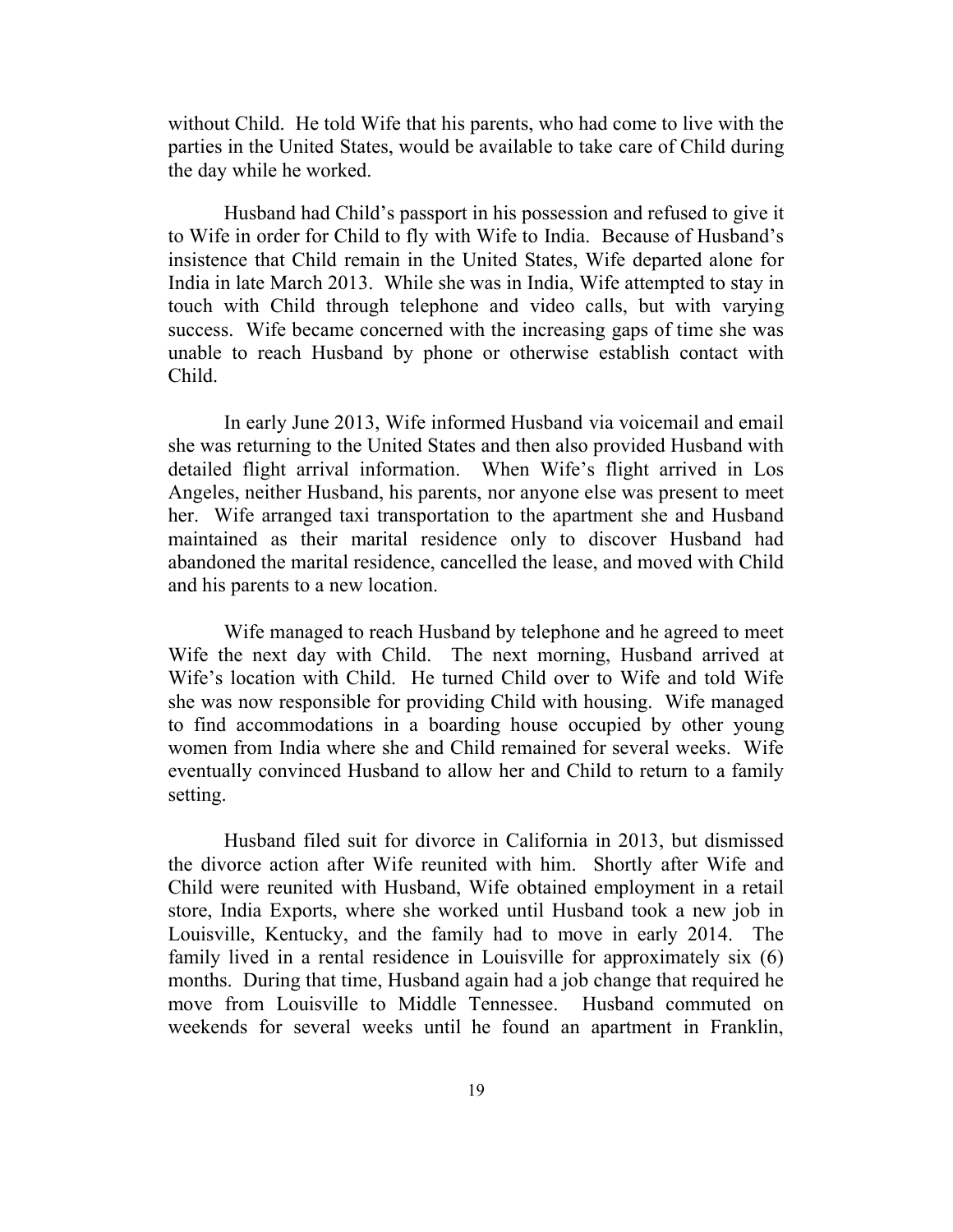Williamson County, Tennessee. In May 2015, Wife and Child again moved to join Husband.

Throughout the marriage, Husband controlled the family finances, and he did so in a manner that was oppressive to Wife. Although Wife had a deposit account in her name, her only source of income, apart from the brief period she was employed at India Exports, was whatever allowance Husband gave her; usually, these amounts were \$500 or less per month. Husband's financial control extended to entering into business transactions without informing Wife. Husband formed business entities ostensibly where Wife owned the capital stock or equity membership interest, but where Wife actually had no genuine involvement or participation in the business. In some instances, Wife was completely unaware of Husband's actions. Husband used Wife's name as a straw-man owner as a strategy calculated to insulate Husband from the business' liabilities and claims of creditors. Husband opened a store credit card account at Best Buy in Wife's name. The initial purchase on this account was for a washer and dryer. Thereafter, Husband held onto the card and used the account for his personal purchases without consulting Wife. He also engaged in numerous foreign currency transactions, whereby he would wire substantial sums of dollars through ICICI Bank in India for conversion to rupees. These rupees would then be deposited into an account at Citi Bank in India in his mother's name, which she would hold for Husband's benefit. Husband took out loans from family members and other related parties without Wife's knowledge or consent. In discovery and at trial, Husband failed to credibly account for these loan transactions. Husband also borrowed  $$43,600.00$  from the vested balance of his  $401(k)$  retirement savings which he claims to have used in connection with the purchase of a new BMW automobile. This was also done<sup>2</sup> without Wife's knowledge or consent and done solely for Husband's enjoyment.<sup>3</sup> Husband also paid generous amounts each month to his parents and brought his parents to the United States to live in the marital home with Wife and Child.

Additionally, Husband was emotionally and physically abusive towards Wife, and on occasion, towards Child. Wife testified Husband's anger and hostility towards her was triggered by Husband discovering Wife did not own an interest in certain real estate holdings in India belonging to

l

<sup>&</sup>lt;sup>2</sup> Husband offered contradictory testimony on the subject of the purpose for this  $401(k)$  loan. The Court's finding is based upon Husband's entire testimony on this topic.

 $3$  This car purchase was also unnecessary inasmuch as Husband already had a car for his exclusive use.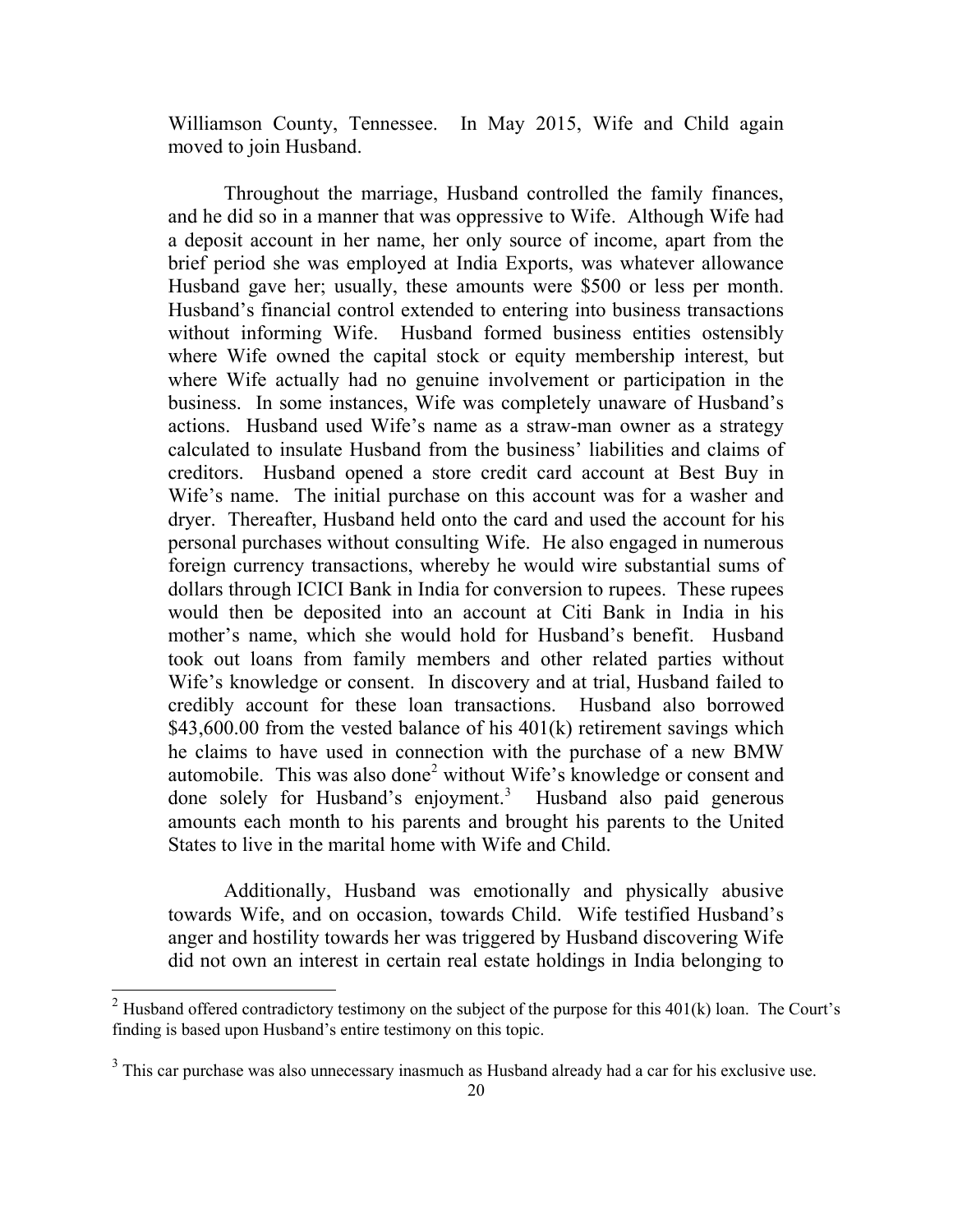her father and sisters. Wife believes Husband had a misimpression of Wife's financial status at the time of the arranged marriage.

Husband habitually made recordings of telephone conversations between Wife and Wife's parents or sister. Husband would frequently become inappropriately angry when frustrated or when Wife failed to meet his housekeeping or child care expectations. Husband denigrated Wife verbally, calling her "zero person," "daughter of a donkey," and "bitch."<sup>4</sup> When he was angry, Husband would slap Wife, pull her hair, squeeze her face with his hands, push her, pull her by the nose, twist her arm behind her back, strike her on the head, and pull her by her ear lobes. These assaults were painful to Wife and occasionally left marks on her body or caused her to bleed, as when he pulled her ear lobe causing an abrasion with her earring.

At trial, Wife testified to all of the foregoing and Husband denied this verbal and physical abuse in his trial testimony. The Court credits Wife's testimony and finds Husband's denials to be unworthy of belief. Wife's emotional affect and general demeanor while testifying were consistent with truthfulness. Wife withstood a careful and searching cross examination without impeachment. Wife's testimony was direct, responsive, rich in detail, consistent, and coherent. Husband's emotional affect and general demeanor while testifying were not consistent with truthfulness. Husband was impeached repeatedly with his prior deposition testimony wherein he acknowledged having been verbally abusive and attempted to justify his conduct with self-serving rationalizations predicated upon a patriarchal paradigm of marriage. Moreover, Husband was evasive and argumentative when answering questions on cross-examination as well as questions posed by the Court. His credibility was further diminished by his repeated failures to provide reliable information in discovery.

Husband attempted to bolster his credibility by offering the testimony of his father, Jaresh [sic] Singla, who testified he lived in the marital home for a number of years, and claimed to never to [sic] have witnessed his son commit any physical abuse. On cross-examination, the elder Mr. Singla was shown to be biased in favor of his son. He also has an economic interest in buttressing his son's testimony, inasmuch as the elder Mr. Singla and Husband have intertwined family business ventures, the younger Mr. Singla financially supports his parents, and provides them with

l

<sup>&</sup>lt;sup>4</sup> In their conversations at home, Husband and Wife spoke Hindi to each other.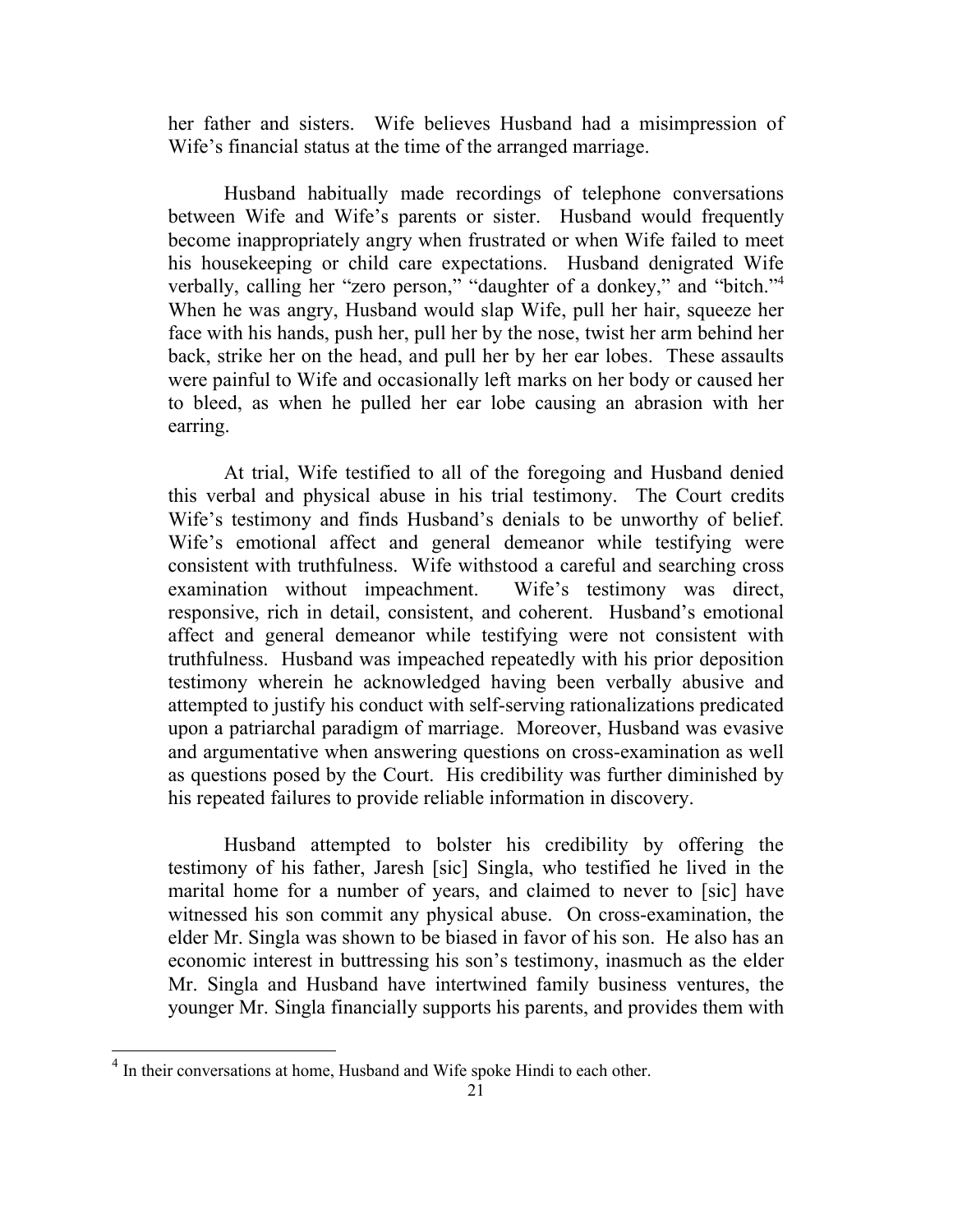housing in the United States. When questioned on cross-examination whether he had ever witnessed Husband address Wife in demeaning terms, the elder Mr. Singla testified he witnessed "some quarrelling" between the parties. To the extent the elder Mr. Singla's testimony was offered to corroborate Husband's implausible denials, the Court gives such testimony little weight.

Wife, with Child, lived with Husband and Husband's parents, in a two-bedroom apartment in Franklin, Tennessee from May 2015 until August 28, 2015 when Husband and his parents left the apartment to stay in a hotel. On September 2, 2015, Husband told Wife he had cancelled the lease on the apartment and that she would be responsible for paying the lease going forward. He also told her that if she could not afford the rent on the apartment, she would have to find other accommodations. On September 4, 2015, Husband again told Wife either she or her family would have to pay the rent on the marital apartment or else she would have to vacate. Husband and Wife argued. Wife repeatedly stated she had no means of paying the rent. Husband became increasingly angry, culminating in Husband saying "I will kill you and your family" or words to that effect.

When Husband left the apartment, Wife took Child and drove to the Franklin Police Department where she reported Husband's behavior. A police officer took her report and asked Wife if she wanted Husband arrested. Wife told the officer she did not want Husband arrested and the officer advised Wife to go to a domestic abuse shelter.

Being unemployed and depending entirely on Husband for family support, Wife was faced with what she plausibly believed to be the prospect of eviction for nonpayment of rent. Therefore, Wife arranged to obtain living accommodations for herself and Child, with the extended family of her father's friend. This person lived in Cincinnati, Ohio. On September 11, 2015, Wife left Tennessee and drove with Child to Ohio. The next day, Husband discovered Wife had left the Parties' apartment. He and his parents checked out of the hotel where they had stayed for several days, and moved back into the apartment, where Husband and his parents remain to date.

Meanwhile, Wife was in Ohio and relying on the generosity of her father and extended family members for support. On September 17, 2015, Wife sent a text message to Husband asking for Child's birth certificate in order to enroll Child in public school. Husband did not reply until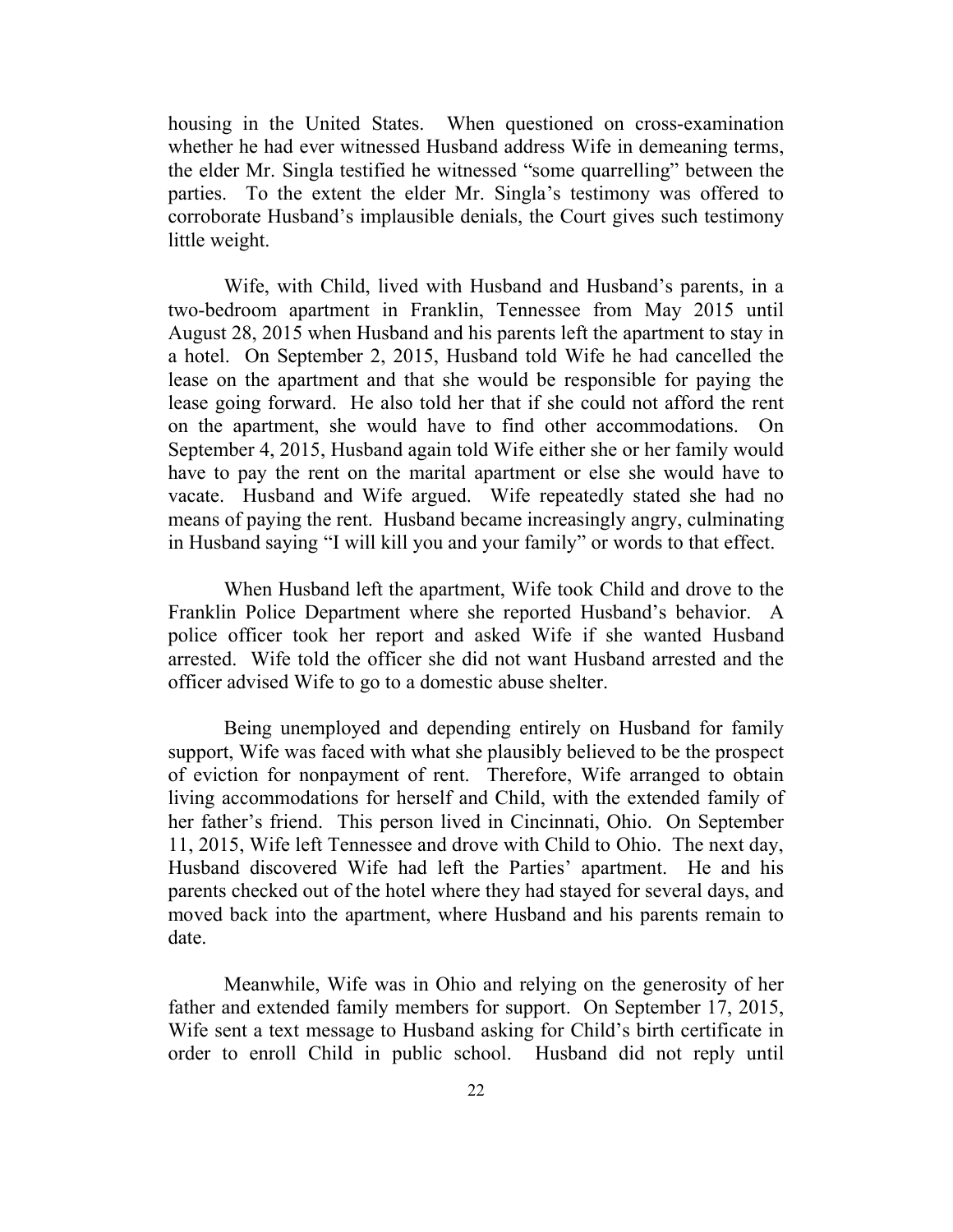September 21, 2015, when he texted to Wife a photograph of the first page of an *ex parte* restraining order Husband had obtained against Wife.

On October 4, 2015, Wife returned to Franklin, Tennessee with Child. She used some of the funds made available to her by her father and his friends to lease a one-bedroom apartment for herself and Child. The *ex parte* restraining order was dissolved, and the parties entered into a temporary parenting plan on October 6, 2015, naming Wife as primary residential parent and giving Husband visitation on alternate weekends from Thursday afternoon until Monday morning.

Currently, Wife and Child live in a one-bedroom apartment . . . in Franklin, Tennessee. What furniture Wife has in this apartment was acquired after the parties' separation. Child is . . . currently in the second grade for the 2016-2017 academic year. . . .

Wife frequently allows Husband extended and additional parenting time when he requests it. Notwithstanding Wife's accommodations to Husband, he does not keep her informed of his parenting activities with Child and is not prompt in returning Child to Wife at the end of his scheduled parenting time. In January 2016, without informing Wife, Husband took Child to visit Husband's extended family in Virginia. Wife learned of this out-of-state trip only after she went to the customary pick-up point and Husband did not show up to drop off Child as planned.

\* \* \*

The only closely held business interests offered into evidence are Globus Trends, LLC, and JS Exports. Husband claims each of these business entities are Wife's property since the capital stock or membership interest is ostensibly in her name. The Court finds, however, Wife was used by Husband as a straw-man owner, without Wife's knowledge or consent, in an attempt to create a shelter of his personal assets from claims of creditors. In any event, both businesses failed and at the time of trial have no value.

\* \* \*

Wife contends Husband dissipated \$128,149.00 by imprudent investments and transfers to his parents. Husband insists the transfers to his parents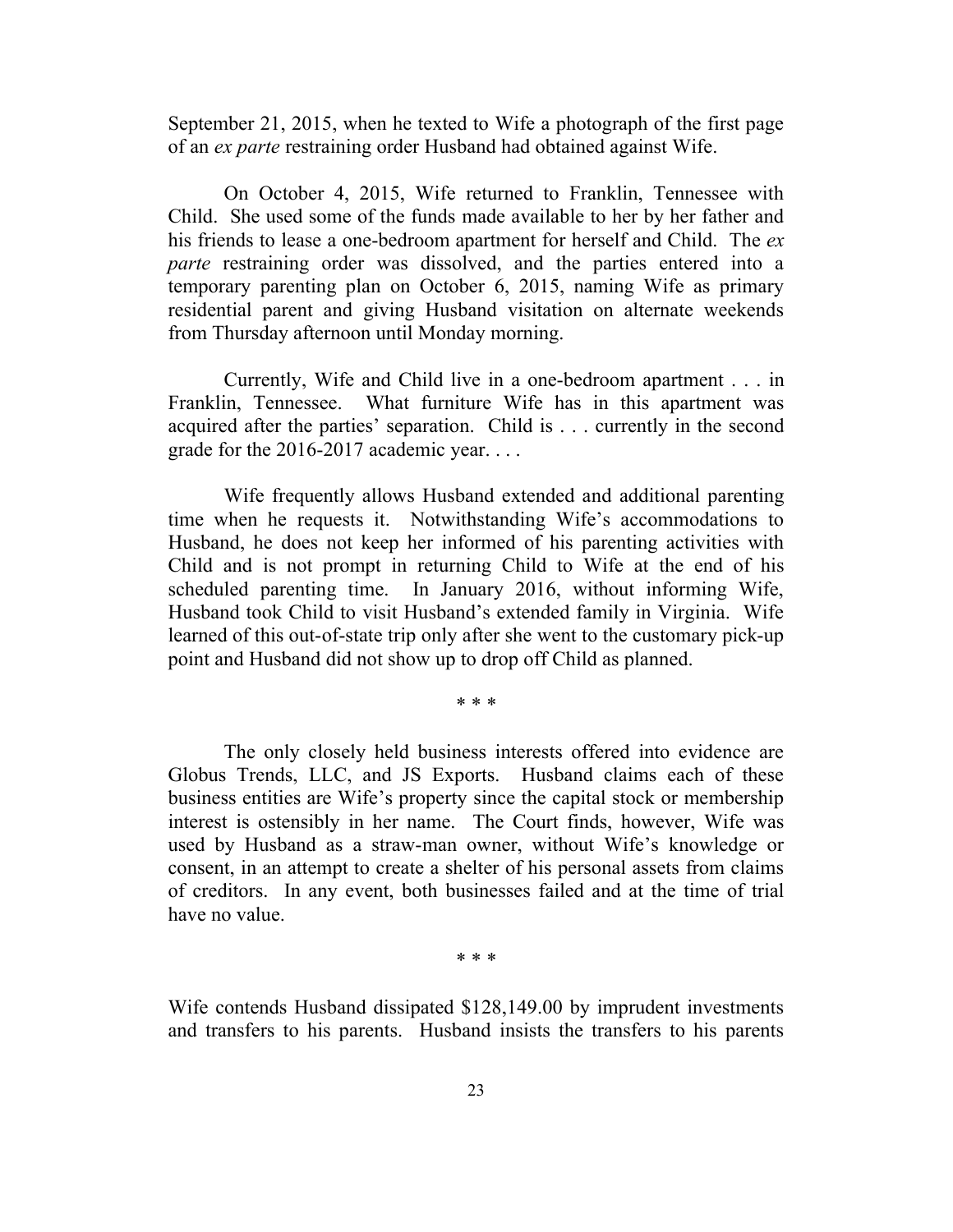served a marital purpose because, according to Indian culture, he owes a familial support obligation to his parents.

From the entire testimony, the Court finds Husband dissipated marital assets as follows: (i) \$23,505.00 in imprudent and oppressive investments; (ii) \$45,000.00 in transfers to his parents for their support; (iii) \$12,010.00 down payment towards purchase of BMW; (iv) \$16,000.00 in transfers to Sapna Singla for non-marital purposes. The total of these dissipating transactions is **\$96,515.00**. In addition, Husband transferred \$36,000.00 through ICICI Bank where the dollar denominated transfer was converted to Indian rupees and further deposited in an account with Citi Bank in India in Husband's mother's name. Husband's mother is holding this account for Husband's benefit. The Court finds the purpose of these transfers was to conceal marital assets and attempt to remove them from this Court's jurisdiction. During the trial, the Court orally ordered Husband to cause these funds held by his mother in India transferred to the custody of the Clerk & Master for safekeeping pending the final disposition of this case.

\* \* \*

Both Husband and Wife are well educated as each holds a graduate degree in computer science granted by a university in India. Husband has a demonstrated track-record of gainful employment in the information technology ("IT") field in the United States, and Wife worked in India, teaching computer science to students in the Indian equivalent of middle school. She left this occupation after the marriage in order to join Husband in the United States and she has not worked in the IT field since then. Except for a brief retail sales job, Wife has not been employed outside the home since the marriage. Wife's facility with the English language is very good in writing, but very poor in oral communication. Before Wife could be gainfully employed in any occupation, she would need to receive additional training in English communication skills. Neither party made a tangible or intangible contribution to the others' education, training, or increased earning power.

Husband has a far greater capacity to acquire capital assets and income in the future than Wife. Per Husband's wishes, Wife devoted her energies almost exclusively in her role as Wife and homemaker while Husband devoted his energies and efforts to earning income. Husband dissipated marital assets through imprudent and oppressive business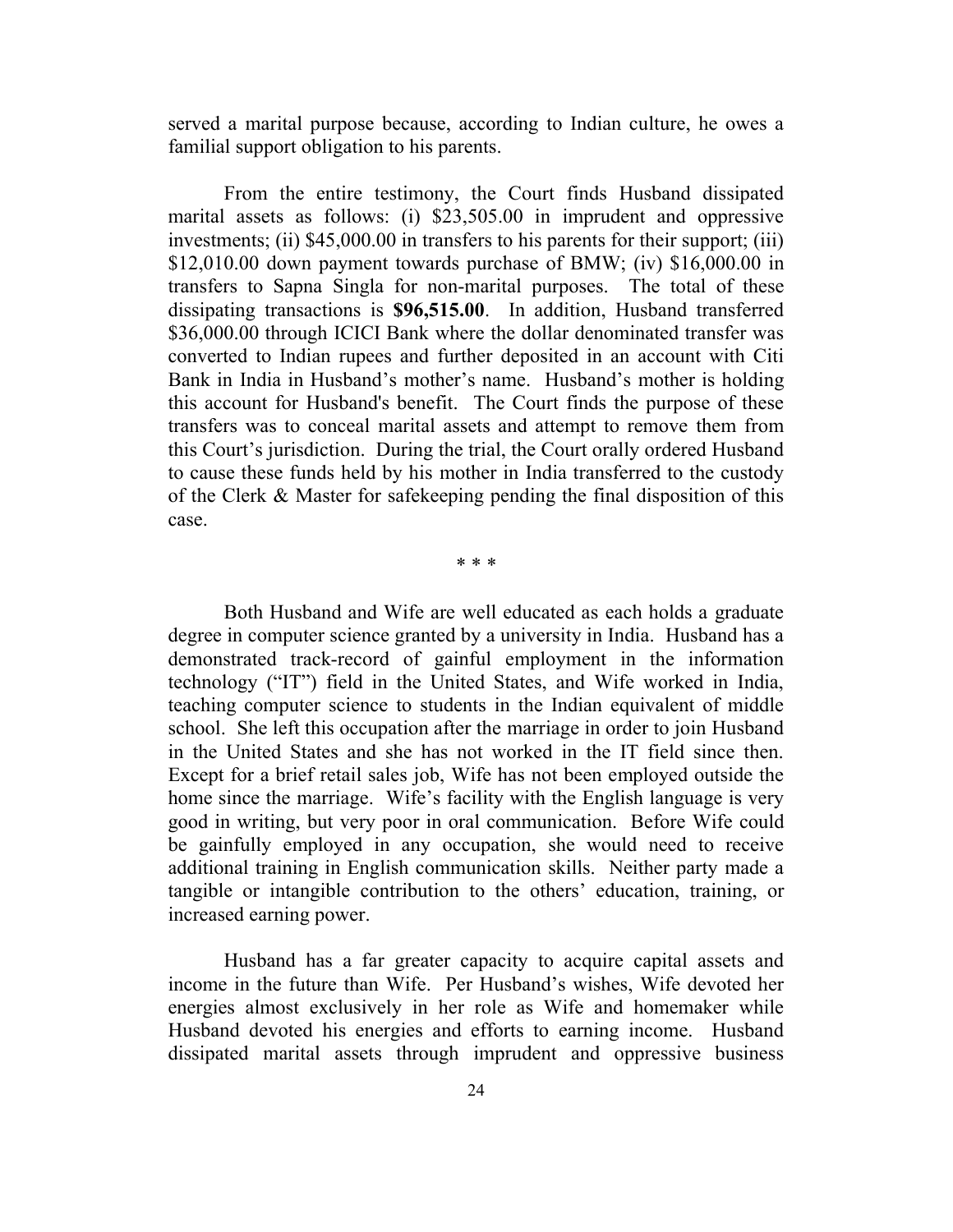decisions as well as through transactions calculated to disguise and conceal assets. Husband's wrongful conduct continued throughout the time this case was pending and included the failure or refusal to meet his obligations to provide truthful and timely responses to Wife's legitimate discovery requests.

Husband's separate property consists principally of undivided fractional interests in Indian real estate with a value of \$8,900.00. Wife's separate property consists of jewelry gifted to her at the time of the marriage with a value of \$16,716.00. At the time of the marriage, the parties' estates were of negligible value.

Wife is clearly an economically disadvantaged party. She has not worked in her chosen field of IT for a decade; due to the progressive nature of this field, Wife will require additional formal education in order to update her knowledge base. Moreover, she will require additional education to improve her ability to communicate in English. Contrarily, Husband has been able to earn a six-figure income in the IT field for the duration of the marriage. There is no evidence his earning capacity will be diminished following the divorce.

\* \* \*

Wife candidly admitted she had a period of adjustment and situational depression as a result of this litigation, and that she in fact had been prescribed antidepressant medication, but that she no longer needed the medication after the adjustment to being separated. Wife admitted she still loves her Husband, and mourns the loss of the marriage, despite a contentious divorce and trial. Contrarily, Husband demonstrated issues with anger management, impulse control, and a need for disproportionate control and dominance in the relationship. The Court finds Husband lacks a commitment to candor and transparency in the way he dealt with Wife during the marriage. His use of her as a straw-man owner of closely held businesses was dishonest and oppressive. . . .

\* \* \*

Husband has the ability to earn a six-figure income. Husband's current earning capacity is \$140,000.00 and Husband made \$137,000.00 in 2016. (Ex. 5). It is undisputed Husband provided temporary family support to Wife in the amount of \$1,700.00 per month from October of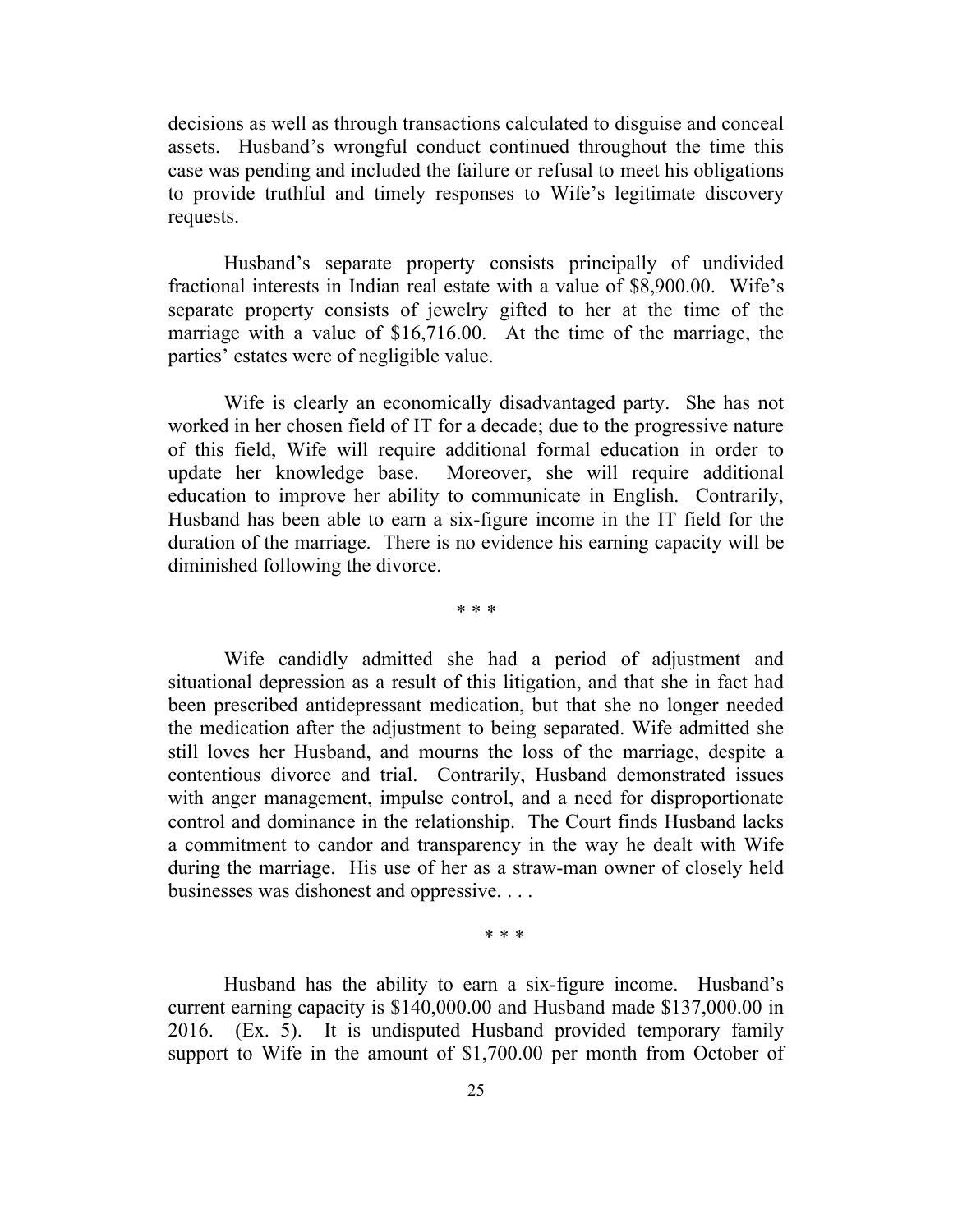2015 to July of 2016, at which time the temporary support was increased to \$2,000.00 per month. Husband has also continued to support his own parents, which includes \$1,200.00 to \$1,500.00 per month according to the testimony of the elder Mr. Singla.

Wife is presently unemployed. For the duration of the marriage, Wife was financially dependent upon Husband. Wife has looked for employment, but has been unsuccessful. It was clear based upon the testimony of the witnesses that Wife has some obstacles to overcome when engaging in the work force in the United States. Wife has significant formal education, including a graduate degree in computer science, but due to her decade-long absence from the IT workforce and limitations in her language skills, she requires substantial rehabilitation before she can maximize her earning potential in the United States. Further, Wife's communication skills are limited and a great deal of work will be required in order for Wife to assimilate into the work force for her to earn what she hopes to earn.<sup>5</sup> Notably, she is not voluntarily unemployed. Wife has identified suitable relevant educational opportunities offered at the Franklin campus of Columbia State Community College. Based upon the exhibits received into evidence and testimony of the parties, it is clear both parties agree Wife is in need of alimony.

This is an eleven (11) year arranged marriage. Husband and Wife are in good physical health. Although Wife experienced a period of situational depression during the stress of the divorce, she has recovered and no longer takes any medication for depression.

It is evident that Wife will be the primary residential parent of Child and she does not have any family members to assist her, living in the United States. Therefore, it will be undesirable for Wife to seek employment for which the hours would not accommodate care for the child when she is not in school. Accordingly, Wife will have to seek employment with a traditional Monday through Friday work schedule.

After careful review of Wife's income and expense statement, (Ex. 32), the court finds that: (1) Wife's request for the reasonable expense of \$1,450.00 in rent for a two-bedroom apartment would be appropriate; (2) all Wife's proposed utility expenses are reasonable and appropriate; (3) all of Wife's car operation expenses are reasonable; (4) all of the installment

l

 $<sup>5</sup>$  The parties communicated with one another in Hindi and Punjabi during the marriage, and those are</sup> Wife's primary languages.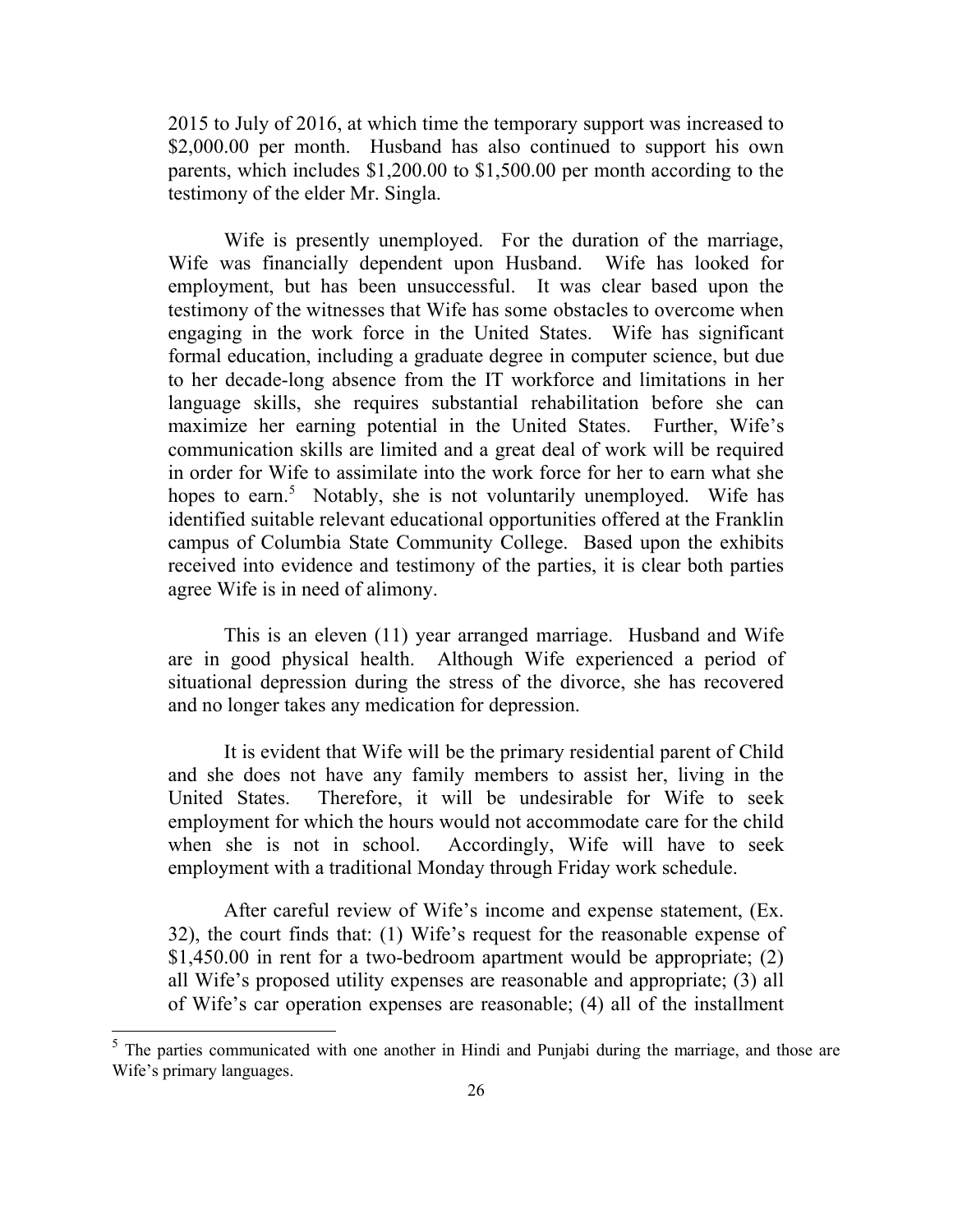contracts and monthly bills are reasonable; and (5) in regards to "other expenses," the Court finds all of Wife's contemplated expenses are necessary and reasonable. These anticipated expenses do not include Child's tutoring, the credit card bills the court has ordered the Husband to pay, and Wife's legal expenses. The Court further finds that once Wife obtains a two-bedroom apartment, and the additional expenses that go along with that apartment, her reasonable monthly expenses will be \$4,841.00. Wife has agreed that her current income should be imputed at \$1,257.00, and based upon the income shares worksheet, Wife will be receiving \$1,127.00 in child support; therefore, leaving Wife with a shortage of \$2,457.00 per month. Further, the Court finds after the division of marital assets, both parties will have very limited retirement savings plans and Husband will be in a better position to accommodate future retirement savings than Wife.

The Court finds that it is clear that both parties are educated with graduate degrees in the IT field. Husband is not seeking and does not currently need any future education and training. He is working in his chosen profession, and earning a six-figure income. Although she has a similar education, it is clear that Wife's education is outdated in a field that is ever-changing. Further, it is apparent that Wife has attempted to obtain other employment since the separation of the parties in 2015 and has been unable to secure a job. She has applied at many retail jobs and government jobs, all to no avail. Wife has attempted to apply to Columbia State Community College, in order to improve her skills and training in hopes of obtaining an "IT job" to improve her earning capacity. Wife testified without contradiction, she needs a lump sum of approximately \$4,200.00 to enroll in classes at Columbia State Community College and to have her transcript sent to the school from India.

The Court finds that the parties, for numerous reasons, do not have significant real or personal separate assets. The Court finds that this marital estate has a total gross asset value, including an adjustment for Husband's dissipation of assets of \$278,749.00 and that after division, Husband will be awarded \$153,635.00 and Wife will be awarded \$125,124.00.

The parties' standard of living is depends [sic] upon Husband's income of approximately \$140,000.00 per year. The Court does not find the parties' lifestyle is extravagant, but rather a reasonable standard of living, based upon the amount of Husband's income. Because of the limiting factor of Wife's language skills and her educational needs, Wife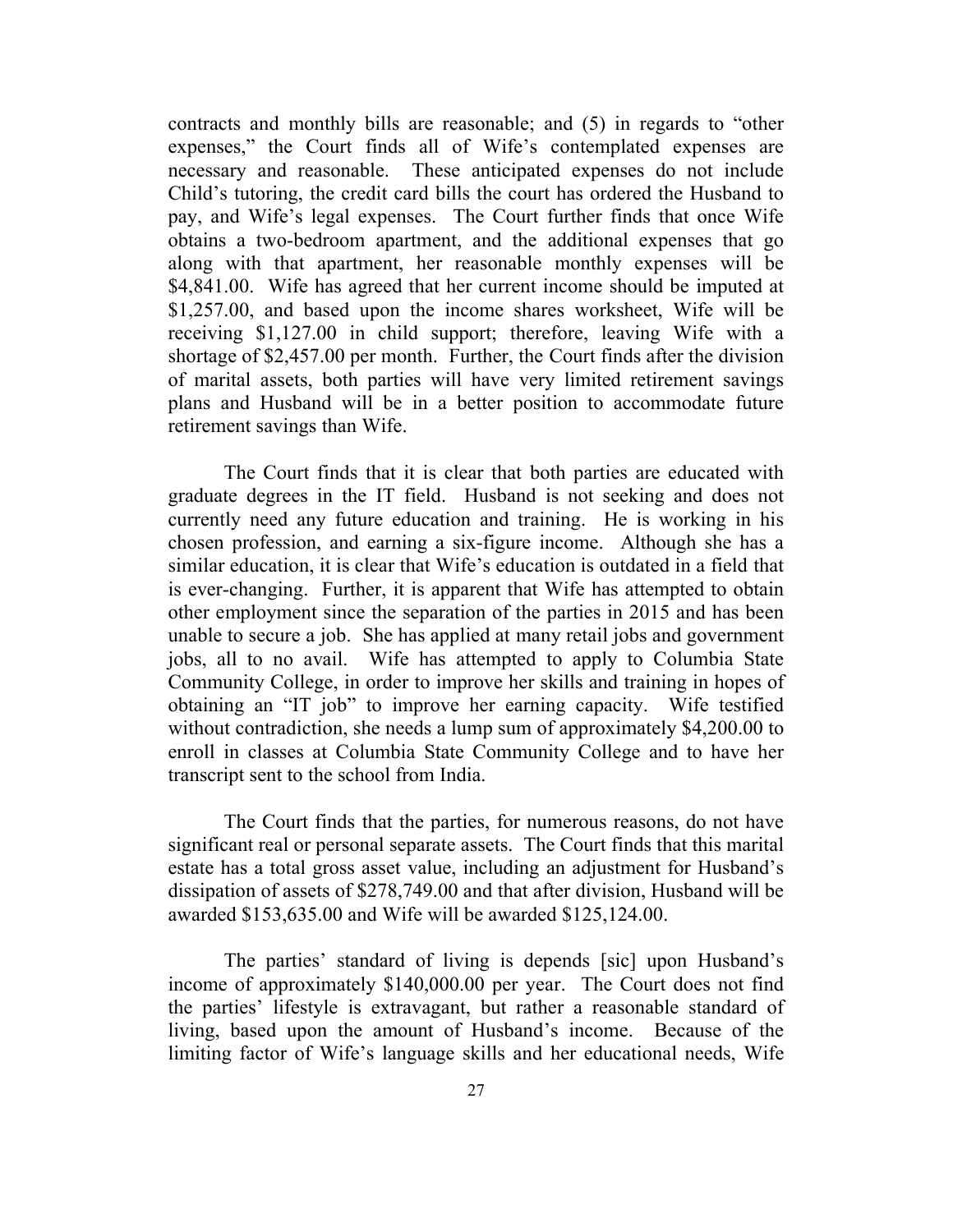would not be able on her own to obtain the standard of living established during the marriage. Wife credibly testified, and the Court therefore finds, she could earn approximately \$20.00 per hour after full rehabilitation and after she has gained five (5) to seven (7) years of experience in the IT field. This weighs in favor of an award of rehabilitative alimony as well as an amount of alimony *in futuro*.

Wife gave up a teaching career and relocated from India to Los Angeles for this marriage. She obtained a retail sales job - the only job she had during the marriage – in the Los Angeles area and had to leave that job due to Husband's relocation to Louisville, Kentucky. Wife did not work while the parties lived in Louisville. She relocated again for Husband's career to Franklin, Tennessee. Wife has made contributions as a mother and homemaker equal to or exceeding those of Husband, and has indirectly contributed to Husband's increased earning capacity. Husband has also substantially contributed with his earning and monetary contributions. However, this contribution is partially offset by Husband's dissipation of marital assets.

The Court finds that Husband is clearly at fault in dissipating marital assets and has engaged in inappropriate conduct by controlling and oppressing Wife. Husband's actions left Wife uninformed about the family's finances. Further, Husband's degradation of Wife, treating her as a "zero person" and treating her as less than an equal to him has clearly impaired her confidence to reenter the workforce.

\* \* \*

Husband concedes that Wife needs rehabilitative alimony but disputes the length of time required for Wife's rehabilitation. Husband argues alimony should be paid for only a few years. Wife has proved, however, she can only be partially rehabilitated for employment in the United States and is requesting rehabilitative alimony for seven (7) years, together with an award of alimony *in future* [sic]. Based upon Wife's inability to be fully rehabilitated, she will not be able to achieve the earning capacity of Husband nor to achieve the standard of living experienced during the marriage. Therefore, the Court finds Wife is an appropriate candidate for alimony *in futuro*. The economic disadvantage existing between Wife and Husband both throughout and after the marriage will persist, even after reasonably foreseeable rehabilitation. At her best, Wife is never likely to achieve the same degree of success in the IT field enjoyed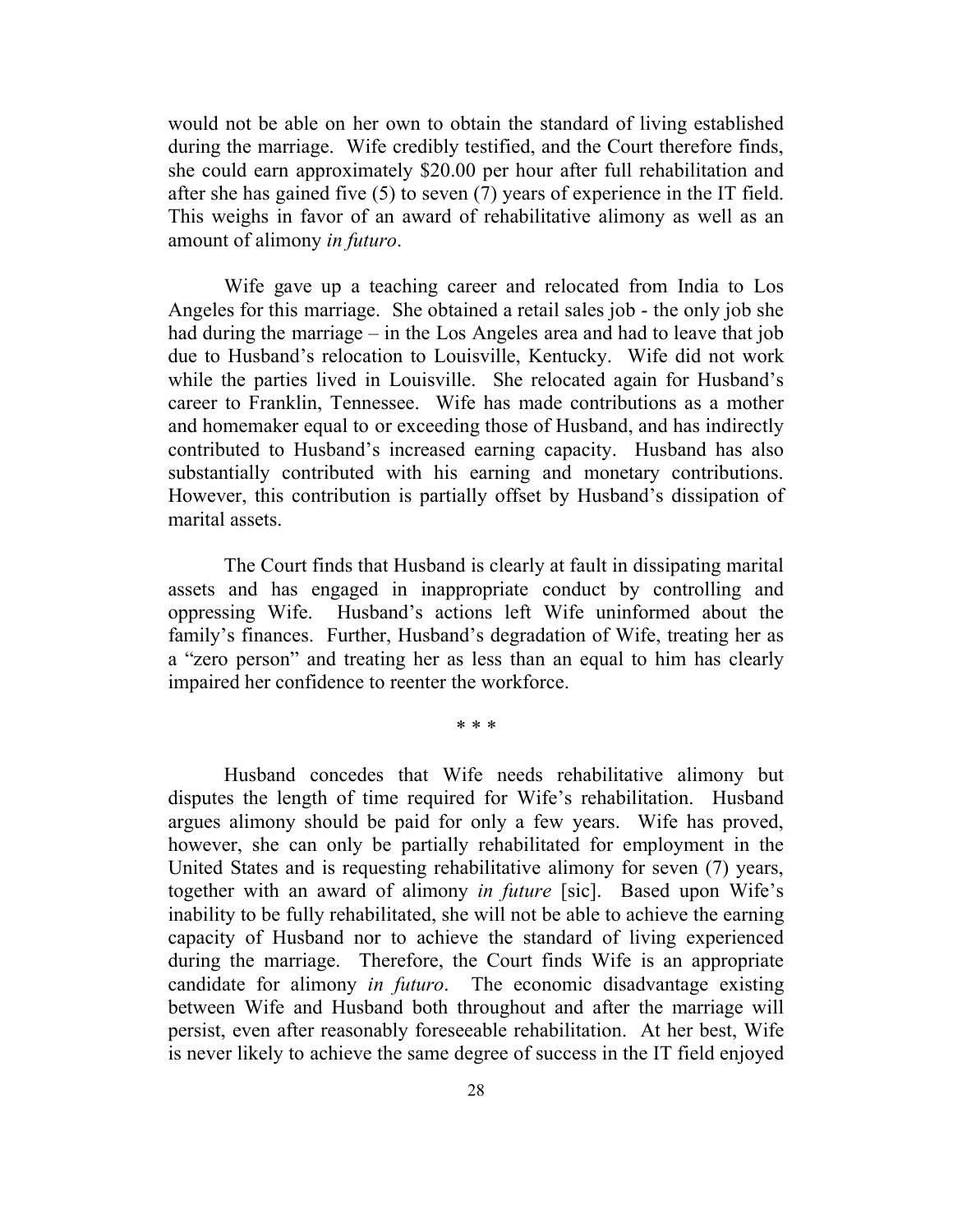by Husband, if for no other reason, because he has more than a decade of work experience. In comparison, Wife lost her opportunity to gain IT experience while she was staying at home, caring for Child and trying to be the traditional Indian wife Husband expected her to be.

Based upon a careful consideration and weighing all of the foregoing facts, circumstances, and factors, it is clear, Wife will need approximately \$2,500.00 of spousal support per month in addition to her imputed income of minimum wage and Husband's child support obligation in the amount of \$1,127.00. The Court finds that Wife will be able to partially rehabilitate herself through her proposed plan and education to the point that she can earn approximately \$20.00 per hour. The Court accepts Wife's testimony and finds it will take Wife approximately five (5) to seven (7) years to achieve her maximum possible rehabilitation.

\* \* \*

The facts of this case support an award of alimony *in futuro*. Wife had no or very little earning history during the marriage; she worked during one (1) year of the marriage making approximately minimum wage; prior to the parties' marriage Wife was earning income using her education teaching in the IT field at a secondary school in India; this marriage was an arranged marriage; Wife relocated no less than four (4) times during the course of the marriage including immigration to the United States; Wife's communication skills are limited as her first languages are Hindi and Punjabi; her education is in a field that has rapidly changed since she completed her formal education; and Husband's degrading treatment of Wife during the marriage as a "zero person" has hindered her ability to reenter the workforce.

The Court hereby grants Wife's request for rehabilitative alimony in the amount of \$1,500.00 per month for a period of eighty-four (84) months, beginning on the first day of June, 2017, and continuing for eighty-three (83) months thereafter. Additionally, the Court finds that Wife can only be partially rehabilitated and further awards Wife \$1,000.00 per month in alimony *in futuro*. Additionally, the Court awards Wife alimony *in solido* in the amount of \$4,200.00 for the purpose of tuition at Columbia State Community College.

\* \* \*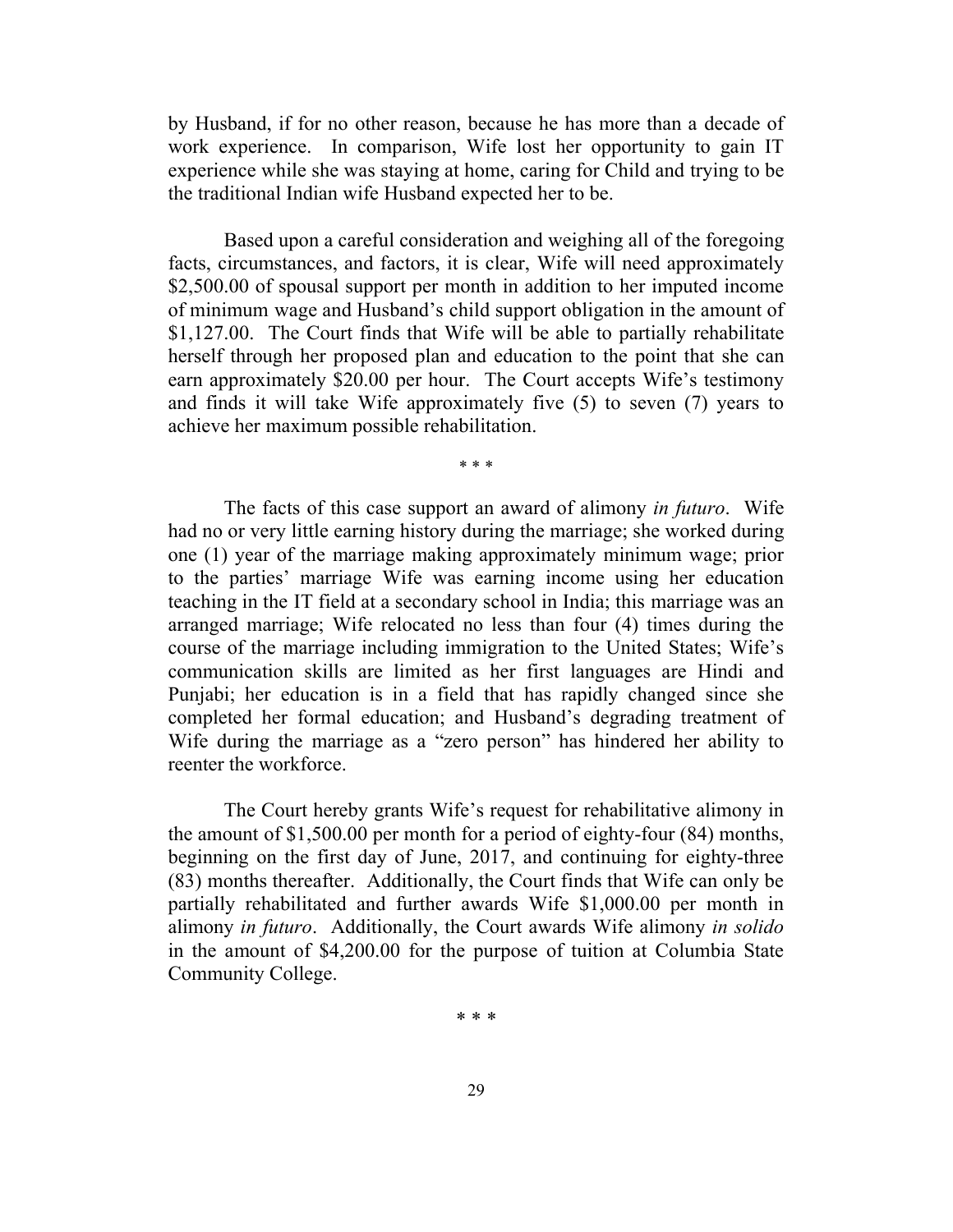Husband made materially misleading and incomplete statements in response to interrogatories, and failed to produce documents in response to Rule 34 requests, and provided evasive deposition testimony, none of which discovery abuses were cured in the course of this divorce proceeding. Further, the Court finds that Husband's actions were calculated to withhold and/or disguise information and his actions clearly, escalated this matter and caused Wife to incur a great deal of attorney's fees. The Court expressly finds Husband's conduct during the course of this case has been oppressive to Wife and has unnecessarily increased the expense of this litigation. Husband was not forthcoming with candid and complete answers to legitimate discovery requests. He made statements in the course of discovery that were misleading, incomplete, and untruthful. Husband attempted to hide assets and engaged in currency transactions and business arrangements deliberately opaque and calculated to disguise his assets.

(footnotes in original but renumbered; some footnotes omitted). Husband appeals the Trial Court's order to this Court.

### **Discussion**

Although not stated exactly as such, Husband raises three issues on appeal: 1) whether the Trial Court erred in awarding Wife alimony *in futuro* of \$1,000 per month in addition to seven years of rehabilitative alimony; 2) whether the Trial Court erred in finding that Husband dissipated marital assets; and, 3) whether the Trial Court equitably distributed the marital property in light of the alleged errors of awarding alimony *in futuro* and finding dissipation of marital assets. Wife raises a separate issue regarding whether she is entitled to an award of attorney's fees on appeal.

Our review is de novo upon the record, accompanied by a presumption of correctness of the findings of fact of the trial court, unless the preponderance of the evidence is otherwise. Tenn. R. App. P. 13(d); *Kelly v. Kelly*, 445 S.W.3d 685, 692 (Tenn. 2014). A trial court's conclusions of law are subject to a de novo review with no presumption of correctness. *Kelly v. Kelly*, 445 S.W.3d at 692.

We first consider whether the Trial Court erred in awarding Wife alimony *in futuro* of \$1,000 per month in addition to seven years of rehabilitative alimony. As our Supreme Court has instructed:

For well over a century, Tennessee law has recognized that trial courts should be accorded wide discretion in determining matters of spousal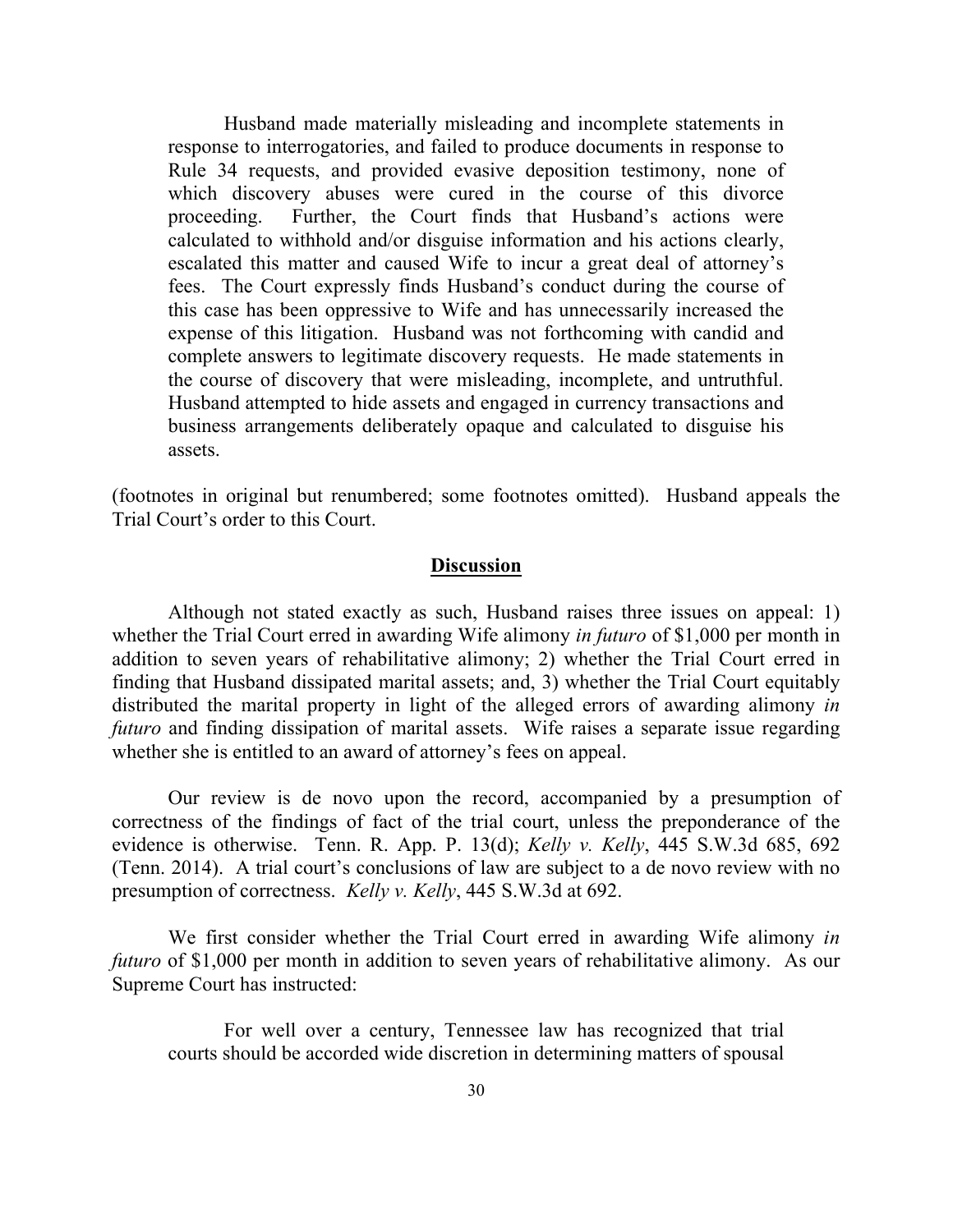support. *See Robinson v. Robinson*, 26 Tenn. (7 Hum.) 440, 443 (1846) ("Upon a divorce . . . the wife is entitled to a fair portion of her husband's estate for her support, and the amount thus to be appropriated is a matter within the legal discretion of the chancellor. . . ."). This well-established principle still holds true today, with this Court repeatedly and recently observing that trial courts have broad discretion to determine whether spousal support is needed and, if so, the nature, amount, and duration of the award. *See, e.g., Bratton v. Bratton*, 136 S.W.3d 595, 605 (Tenn. 2004); *Burlew v. Burlew*, 40 S.W.3d 465, 470 (Tenn. 2001); *Crabtree v. Crabtree*, 16 S.W.3d 356, 360 (Tenn. 2000).

Equally well-established is the proposition that a trial court's decision regarding spousal support is factually driven and involves the careful balancing of many factors. *Kinard v. Kinard*, 986 S.W.2d 220, 235 (Tenn. Ct. App. 1998); *see also Burlew*, 40 S.W.3d at 470; *Robertson v. Robertson*, 76 S.W.3d 337, 340–41 (Tenn. 2002). As a result, "[a]ppellate courts are generally disinclined to second-guess a trial judge's spousal support decision." *Kinard*, 986 S.W.2d at 234. Rather, "[t]he role of an appellate court in reviewing an award of spousal support is to determine whether the trial court applied the correct legal standard and reached a decision that is not clearly unreasonable." *Broadbent v. Broadbent*, 211 S.W.3d 216, 220 (Tenn. 2006). Appellate courts decline to second-guess a trial court's decision absent an abuse of discretion. *Robertson*, 76 S.W.3d at 343. An abuse of discretion occurs when the trial court causes an injustice by applying an incorrect legal standard, reaches an illogical result, resolves the case on a clearly erroneous assessment of the evidence, or relies on reasoning that causes an injustice. *Wright ex rel. Wright v. Wright*, 337 S.W.3d 166, 176 (Tenn. 2011); *Henderson v. SAIA, Inc.*, 318 S.W.3d 328, 335 (Tenn. 2010). This standard does not permit an appellate court to substitute its judgment for that of the trial court, but " 'reflects an awareness that the decision being reviewed involved a choice among several acceptable alternatives,' and thus 'envisions a less rigorous review of the lower court's decision and a decreased likelihood that the decision will be reversed on appeal.' " *Henderson*, 318 S.W.3d at 335 (quoting *Lee Medical, Inc. v. Beecher*, 312 S.W.3d 515, 524 (Tenn. 2010)). Consequently, when reviewing a discretionary decision by the trial court, such as an alimony determination, the appellate court should presume that the decision is correct and should review the evidence in the light most favorable to the decision. *Wright*, 337 S.W.3d at 176; *Henderson*, 318 S.W.3d at 335.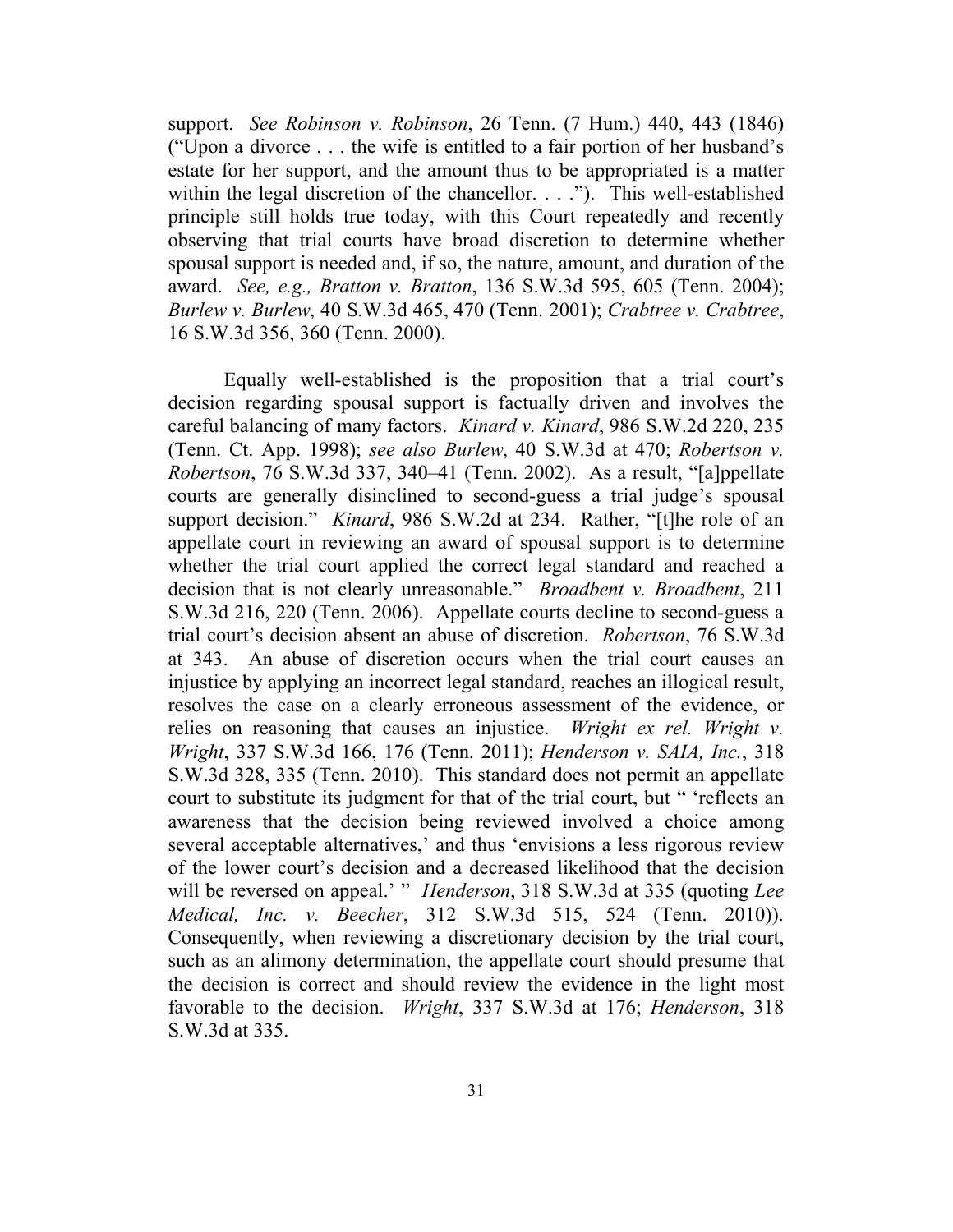Current Tennessee law recognizes several distinct types of spousal support, including (1) alimony in futuro, (2) alimony in solido, (3) rehabilitative alimony, and (4) transitional alimony. Tenn. Code Ann.  $\S 36-5-121(d)(1)$ . In analyzing the present dispute, it is helpful to begin with an overview of each type.

The first type of spousal support, alimony in futuro, is intended to provide support on a long-term basis until the death or remarriage of the recipient. Tenn. Code Ann.  $\S 36-5-121(f)(1)$ . This type of alimony can be awarded where "the court finds that there is relative economic disadvantage and that rehabilitation is not feasible." *Id. See also Burlew*, 40 S.W.3d at 470–71; *Riggs v. Riggs*, 250 S.W.3d 453, 456 n.2 (Tenn. Ct. App. 2007). Alimony in futuro is appropriate when

the disadvantaged spouse is unable to achieve, with reasonable effort, an earning capacity that will permit the spouse's standard of living after the divorce to be reasonably comparable to the standard of living enjoyed during the marriage, or to the post-divorce standard of living expected to be available to the other spouse.

Tenn. Code Ann. § 36–5–121(f)(1).

Alimony in futuro "is not, however, a guarantee that the recipient spouse will forever be able to enjoy a lifestyle equal to that of the obligor spouse." *Riggs*, 250 S.W.3d at 456 n.2. In many instances, the parties' assets and incomes simply will not permit them to achieve the same standard of living after the divorce as they enjoyed during the marriage. *Robertson*, 76 S.W.3d at 340. While enabling the spouse with less income "to maintain the pre-divorce lifestyle is a laudable goal," the reality is that "[t]wo persons living separately incur more expenses than two persons living together." *Kinard*, 986 S.W.2d at 234. "Thus, in most divorce cases it is unlikely that both parties will be able to maintain their pre-divorce lifestyle. . . ." *Id.* It is not surprising, therefore, that "[t]he prior concept of alimony as lifelong support enabling the disadvantaged spouse to maintain the standard of living established during the marriage has been superseded by the legislature's establishment of a preference for rehabilitative alimony." *Robertson*, 76 S.W.3d at 340.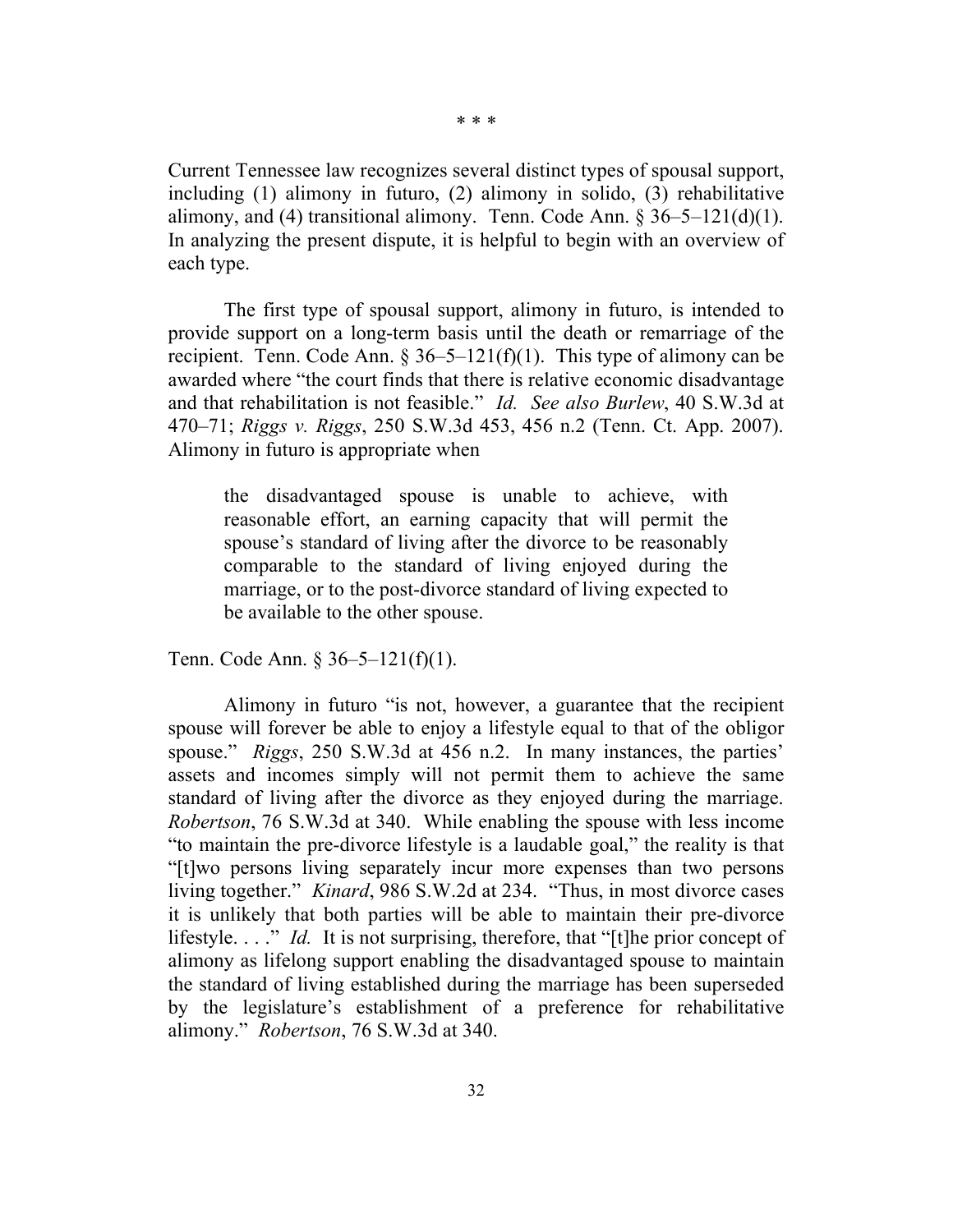\* \* \*

In contrast to alimony in futuro, rehabilitative alimony is intended to assist an economically disadvantaged spouse in acquiring additional education or training which will enable the spouse to achieve a standard of living comparable to the standard of living that existed during the marriage or the post-divorce standard of living expected to be available to the other spouse. *See* Tenn. Code Ann. § 36–5–121(e)(1). *See also Robertson*, 76 S.W.3d at 340–41; *Riggs*, 250 S.W.3d at 456 n.4. Rehabilitative alimony thus serves the purpose of assisting the disadvantaged spouse in obtaining additional education, job skills, or training, as a way of becoming more self-sufficient following the divorce. *Robertson*, 76 S.W.3d at 340–41; *Isbell v. Isbell*, 816 S.W.2d 735, 738–39 (Tenn. 1991). This purpose is markedly different than the purpose of alimony in futuro, which is to provide long-term support when the economically disadvantaged spouse is unable to achieve self-sufficiency. *Kinard*, 986 S.W.2d at 234.

\* \* \*

The statutory framework for spousal support reflects a legislative preference favoring short-term spousal support over long-term spousal support, with the aim being to rehabilitate a spouse who is economically disadvantaged relative to the other spouse and achieve self-sufficiency where possible. *See* Tenn. Code Ann § 36–5–121(d)(2)–(3); *Bratton*, 136 S.W.3d at 605; *Perry v. Perry*, 114 S.W.3d 465, 467 (Tenn. 2003). Thus, there is a statutory bias toward awarding transitional or rehabilitative alimony over alimony in solido or in futuro. While this statutory preference does not entirely displace long-term spousal support, alimony in futuro should be awarded only when the court finds that economic rehabilitation is not feasible and long-term support is necessary. *See Bratton*, 136 S.W.3d at 605; *Robertson*, 76 S.W.3d at 341–42.

Finally, in determining whether to award spousal support and, if so, determining the nature, amount, length, and manner of payment, courts consider several factors:

(1) The relative earning capacity, obligations, needs, and financial resources of each party, including income from pension, profit sharing or retirement plans and all other sources;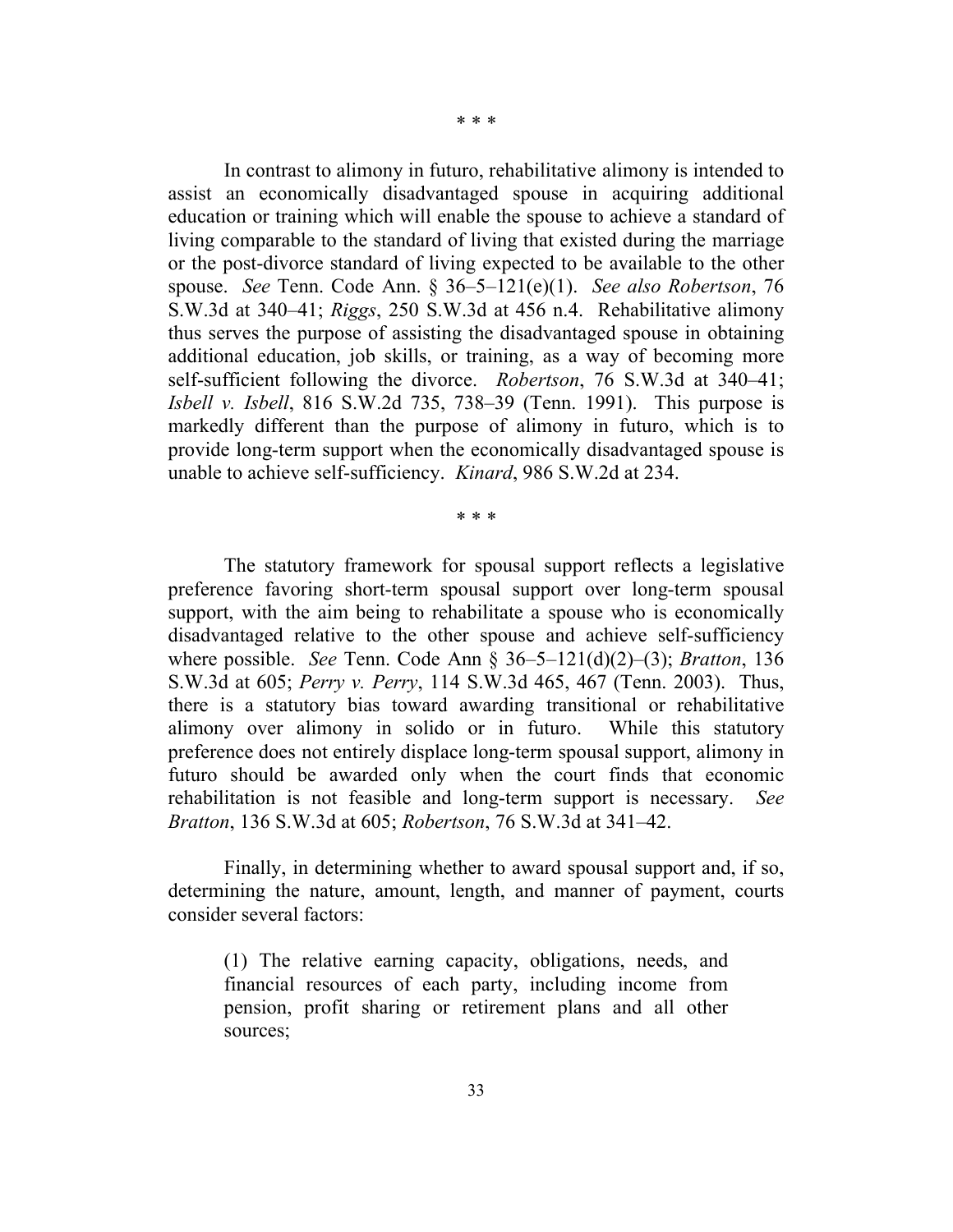(2) The relative education and training of each party, the ability and opportunity of each party to secure such education and training, and the necessity of a party to secure further education and training to improve such party's earnings capacity to a reasonable level;

(3) The duration of the marriage;

(4) The age and mental condition of each party;

(5) The physical condition of each party, including, but not limited to, physical disability or incapacity due to a chronic debilitating disease;

(6) The extent to which it would be undesirable for a party to seek employment outside the home, because such party will be custodian of a minor child of the marriage;

(7) The separate assets of each party, both real and personal, tangible and intangible;

(8) The provisions made with regard to the marital property, as defined in  $\S 36-4-121$ ;

(9) The standard of living of the parties established during the marriage;

(10) The extent to which each party has made such tangible and intangible contributions to the marriage as monetary and homemaker contributions, and tangible and intangible contributions by a party to the education, training or increased earning power of the other party;

(11) The relative fault of the parties, in cases where the court, in its discretion, deems it appropriate to do so; and

(12) Such other factors, including the tax consequences to each party, as are necessary to consider the equities between the parties.

Tenn. Code Ann. § 36–5–121(i). Although each of these factors must be considered when relevant to the parties' circumstances, "the two that are considered the most important are the disadvantaged spouse's need and the obligor spouse's ability to pay." *Riggs*, 250 S.W.3d at 457. *See also Bratton*, 136 S.W.3d at 605; *Robertson*, 76 S.W.3d at 342; *Burlew*, 40 S.W.3d at 470. Carefully adhering to the statutory framework for awarding spousal support, both in terms of awarding the correct type of support and for an appropriate amount and time, fulfills not only the statutory directives but also alimony's fundamental purpose of eliminating spousal dependency where possible.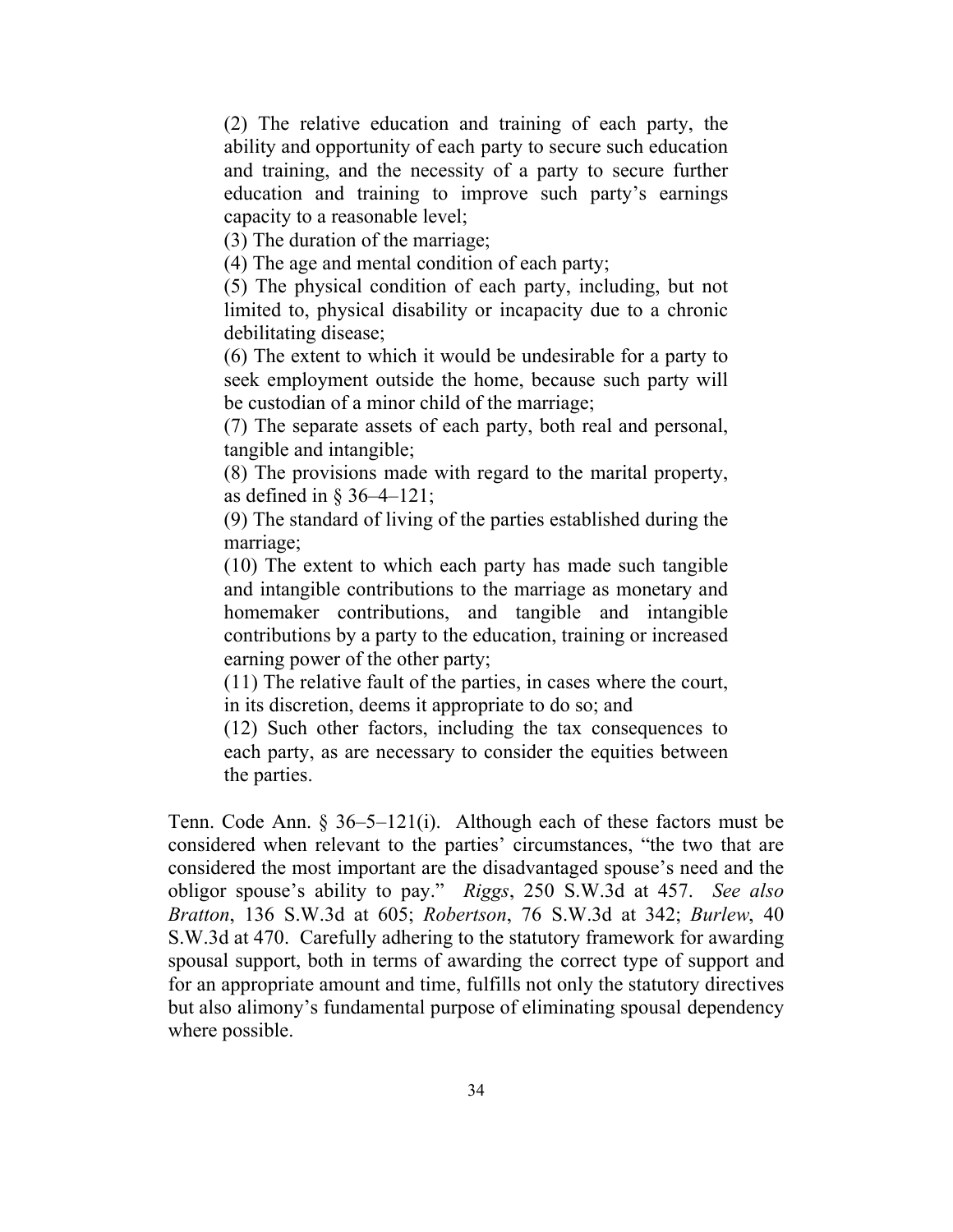*Gonsewski v. Gonsewski*, 350 S.W.3d 99, 105-11 (Tenn. 2011) (footnote omitted).

Husband argues in his brief on appeal that the Trial Court incorrectly applied a standard of "exact equivalence" when it determined that Wife is unable to be fully rehabilitated. Husband is mistaken. The Trial Court carefully considered the relevant statutory factors in light of the evidence presented and determined that Wife will be "unable to achieve, with reasonable effort, an earning capacity that will permit [Wife's] standard of living after the divorce to be reasonably comparable to the standard of living enjoyed during the marriage, or to the post-divorce standard of living expected to be available to [Husband] . . . ." Tenn. Code Ann.  $\S$  36-5-121(f)(1) (2017). We need not reiterate the evidence presented, which supports the Trial Court's finding, as it is discussed fully above. This is especially so given the Trial Court's credibility determinations as to Husband and Wife. We do not find that the Trial Court applied an incorrect standard when making its determination regarding alimony.

Husband also argues in his brief on appeal that this case is analogous to *Gorashi-Bajestani v. Bajestani*, wherein this Court vacated an award of alimony *in futuro*. *Gorashi-Bajestani v. Bajestani*, No. E2009-01585-COA-R3-CV, 2010 WL 3323743, \*17 (Tenn. Ct. App. Aug. 24, 2010), *no. appl. perm. appeal filed*. Husband asserts that in *Gorashi-Bajestani* this Court "recognized that the wife's educational background (equivalent to her husband's), combined with her age, good health, and multi-lingual status rendered an award of alimony *in futuro* arising from an eight-year marriage an abuse of discretion," and that in the case now before us on appeal "Wife was in her late thirties at the time of trial, enjoyed good health and multi-lingual status, and holds a master's degree in computer science, just as Husband does."

The case now before us on appeal, however, is distinguishable from *Gorashi-Bajestani*. For starters, the wife in *Gorashi-Bajestani* was not simply multi-lingual, one of the languages she spoke fluently was English. *Gorashi-Bajestani*, 2010 WL 3323743 at \*1. In the case now before us on appeal, while Wife speaks fluent Hindi and Punjabi, the Trial Court found that Wife's oral communication skills in English were "very poor," and that Wife would need additional training in English in order to obtain a job in her chosen field. The evidence in the record on appeal does not preponderate against this finding. Even Husband admitted when pressed that Wife will need further skill training in English. Furthermore, in *Gorashi-Bajestani*, the wife was a licensed engineer who had obtained her engineering degree in the United States and had worked within her chosen field within the United States prior to the birth of her children. *Gorashi-Bajestani*, 2010 WL 3323743 at  $*1$ . In the case now before us on appeal, Wife has a degree in computer science, which she obtained from a university in India, and never has worked within the United States in her chosen field. Additionally, the Trial Court noted that "[Wife's] education is in a field that has rapidly changed since she completed her formal education .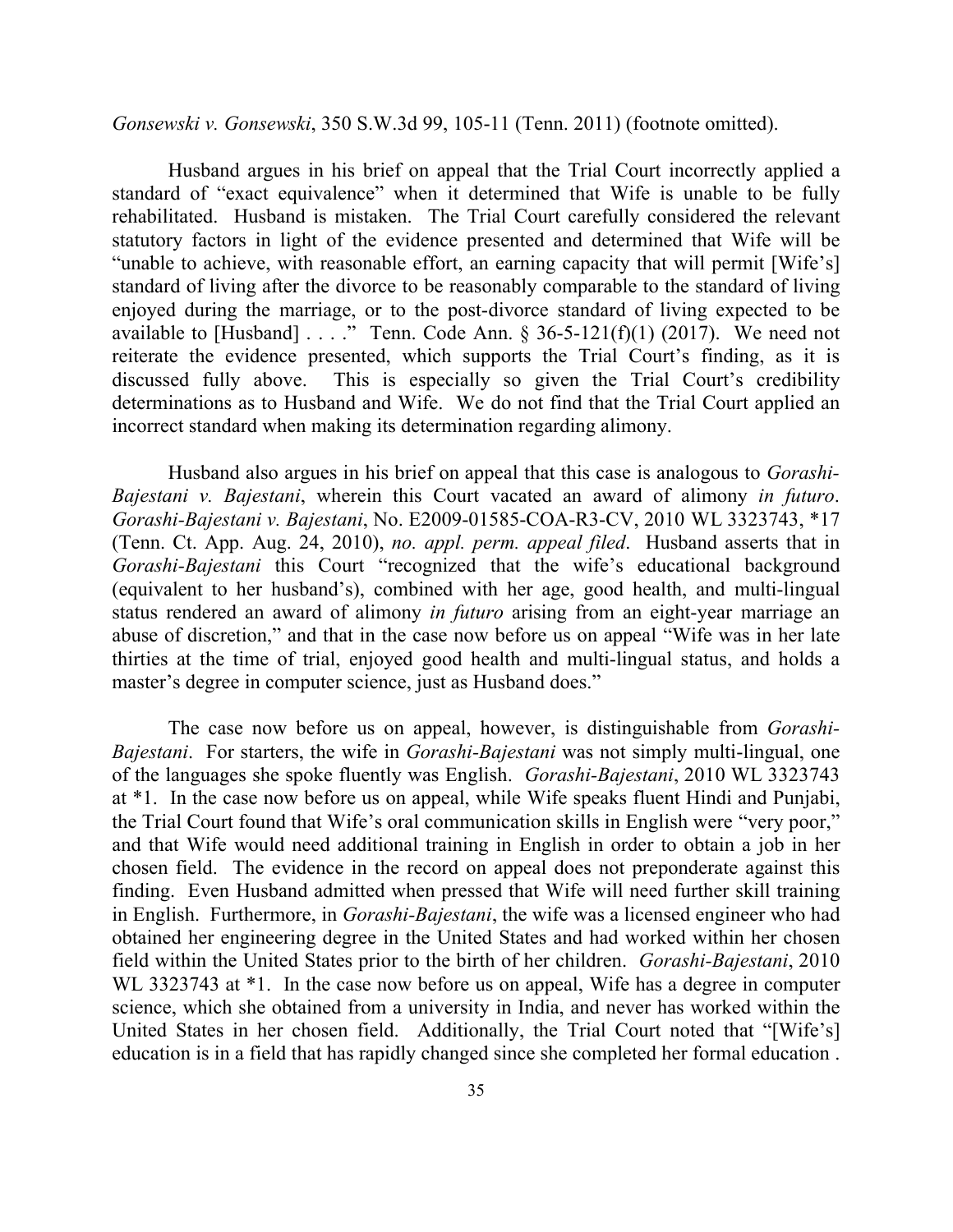. . ," in contrast to the chosen field of the wife in *Gorashi-Bajestani*. In addition to all of the foregoing, the wife in *Gorashi-Bajestani* received almost \$2.6 million of the marital property in the distribution whereas in the case now before us on appeal Wife received only \$125,124.00. *Gorashi-Bajestani*, 2010 WL 3323743 at \* 17. We do not find the case now before us on appeal to be analogous to *Gorashi-Bajestani*.

The Trial Court considered the relevant statutory factors in light of the evidence presented to it, as discussed more fully above, and made detailed and thorough findings. The evidence does not preponderate against the Trial Court's findings. We find no error in the Trial Court's award of alimony *in futuro* of \$1,000 per month in addition to seven years of rehabilitative alimony.

We next consider whether the Trial Court erred in finding that Husband dissipated marital assets. As our Supreme Court has instructed:

Whether dissipation has occurred depends on the facts of the particular case. 24 Am.Jur.2d Divorce and Separation § 526 (2009). The party alleging dissipation carries the initial burden of production and the burden of persuasion at trial. *Burden v. Burden*, 250 S.W.3d 899, 919 (Tenn. Ct. App. 2007), *perm. to app. denied*, (Tenn. Feb. 25, 2008). Dissipation of marital property occurs when one spouse wastes marital property and thereby reduces the marital property available for equitable distribution. *See Altman v. Altman*, 181 S.W.3d 676, 681–82 (Tenn. Ct. App. 2005), *perm. to app. denied*, (Tenn. Oct. 31, 2005). Dissipation "typically refers to the use of funds after a marriage is irretrievably broken," *Broadbent v. Broadbent*, 211 S.W.3d 216, 220 (Tenn. 2006), is made for a purpose unrelated to the marriage, and is often intended to "hide, deplete, or divert" marital property. *Altman*, 181 S.W.3d at 681–82. In determining whether dissipation has occurred, trial courts must distinguish between dissipation and discretionary spending. *Burden*, 250 S.W.3d at 919–20; 24 Am.Jur.2d Divorce and Separation § 526 (2009). Discretionary spending might be ill-advised, but unlike dissipation, discretionary spending is typical of the parties' expenditures throughout the course of the marriage. *Burden*, 250 S.W.3d at 919–20.

*Larsen-Ball v. Ball*, 301 S.W.3d 228, 235 (Tenn. 2010).

With regard to this issue, the Trial Court specifically found, *inter alia*:

Husband dissipated marital assets as follows: (i) \$23,505.00 in imprudent and oppressive investments; (ii) \$45,000.00 in transfers to his parents for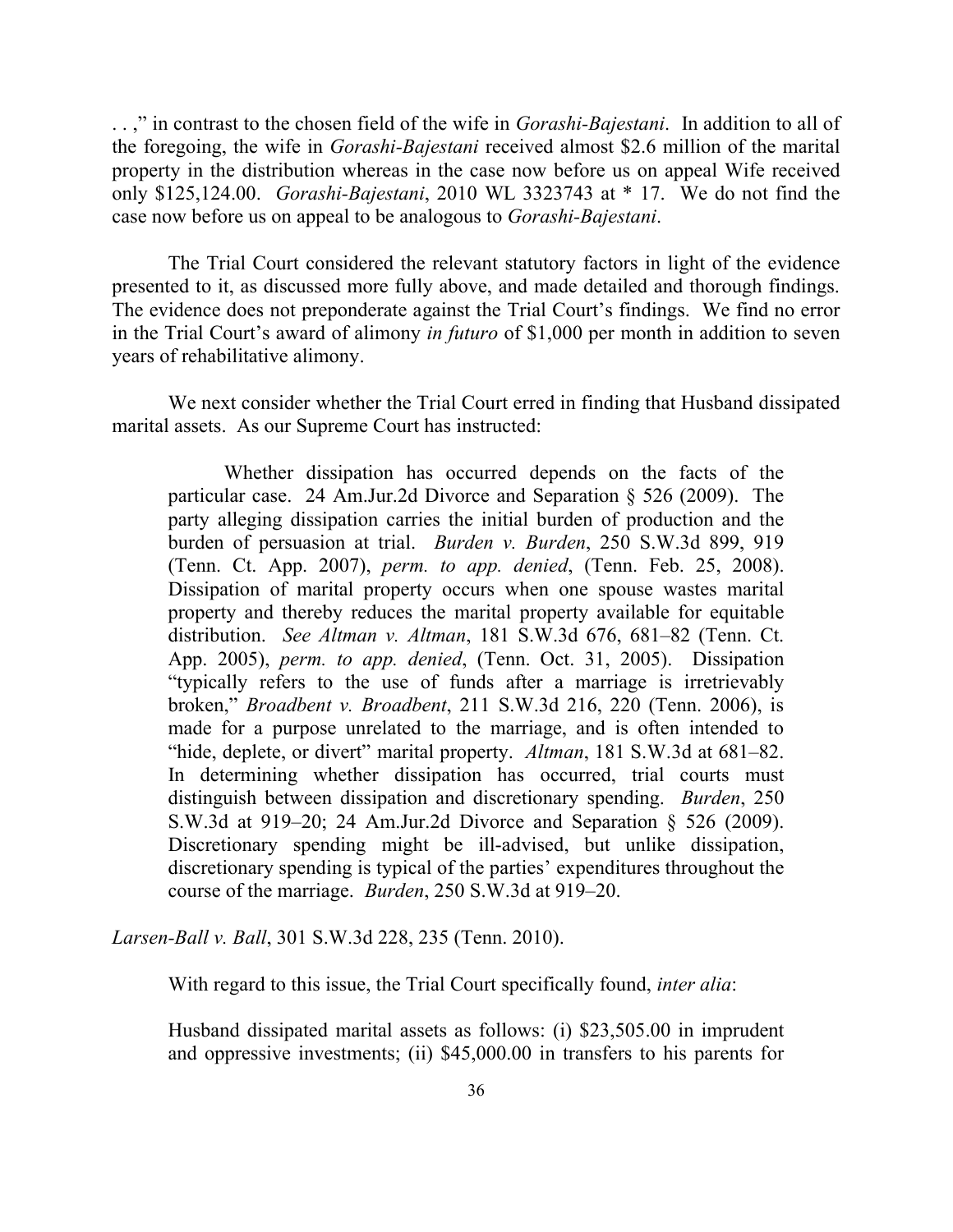their support; (iii) \$12,010.00 down payment towards purchase of BMW; (iv) \$16,000.00 in transfers to Sapna Singla for non-marital purposes. The total of these dissipating transactions is **\$96,515.00**. In addition, Husband transferred \$36,000.00 through ICICI Bank where the dollar denominated transfer was converted to Indian rupees and further deposited in an account with Citi Bank in India in Husband's mother's name.

With regard to the investments, we do not find that the investments, even though imprudent in hindsight, constituted dissipation as sometimes people make what look to be imprudent investments that wind up paying off. Husband made some bad business decisions. However, as Wife would have shared, in the divorce at least, the gains if those investments had paid off, so should she share in the poor results. We, therefore, vacate the finding that Husband dissipated \$23,505.00 in imprudent and oppressive investments.

The evidence in the record on appeal, however, does support the Trial Court's findings that Husband dissipated significant marital assets in other ways as found by the Trial Court. The evidence in the record, as discussed more fully above, supports a finding that Husband dissipated \$73,010 in marital assets. We affirm the finding that Husband dissipated these marital assets.

Next, we consider whether the Trial Court equitably distributed the marital property in light of the alleged errors of awarding alimony *in futuro* and finding dissipation of marital assets. As discussed fully above, we find no error in the awards of alimony, and although we vacate the finding that Husband had dissipated some of the marital assets in business investments, we affirm the finding that Husband had dissipated \$73,010 in marital assets. The Trial Court correctly considered the relevant factors contained in Tenn. Code Ann. § 36-4-121 in light of the evidence presented to it as discussed fully above. The finding that Husband did not dissipate as much of the marital assets as found by the Trial Court does not change the analysis in any significant manner. We find no error in the Trial Court's distribution of the marital assets as the distribution remains equitable even with our modification of the amount of martial assets that Husband dissipated.

Finally we consider Wife's issue regarding whether she is entitled to an award of attorney's fees on appeal. In the exercise of our discretion, we award Wife attorney's fees on appeal. We remand to the Trial Court for a determination of the correct amount of the attorney's fees award.